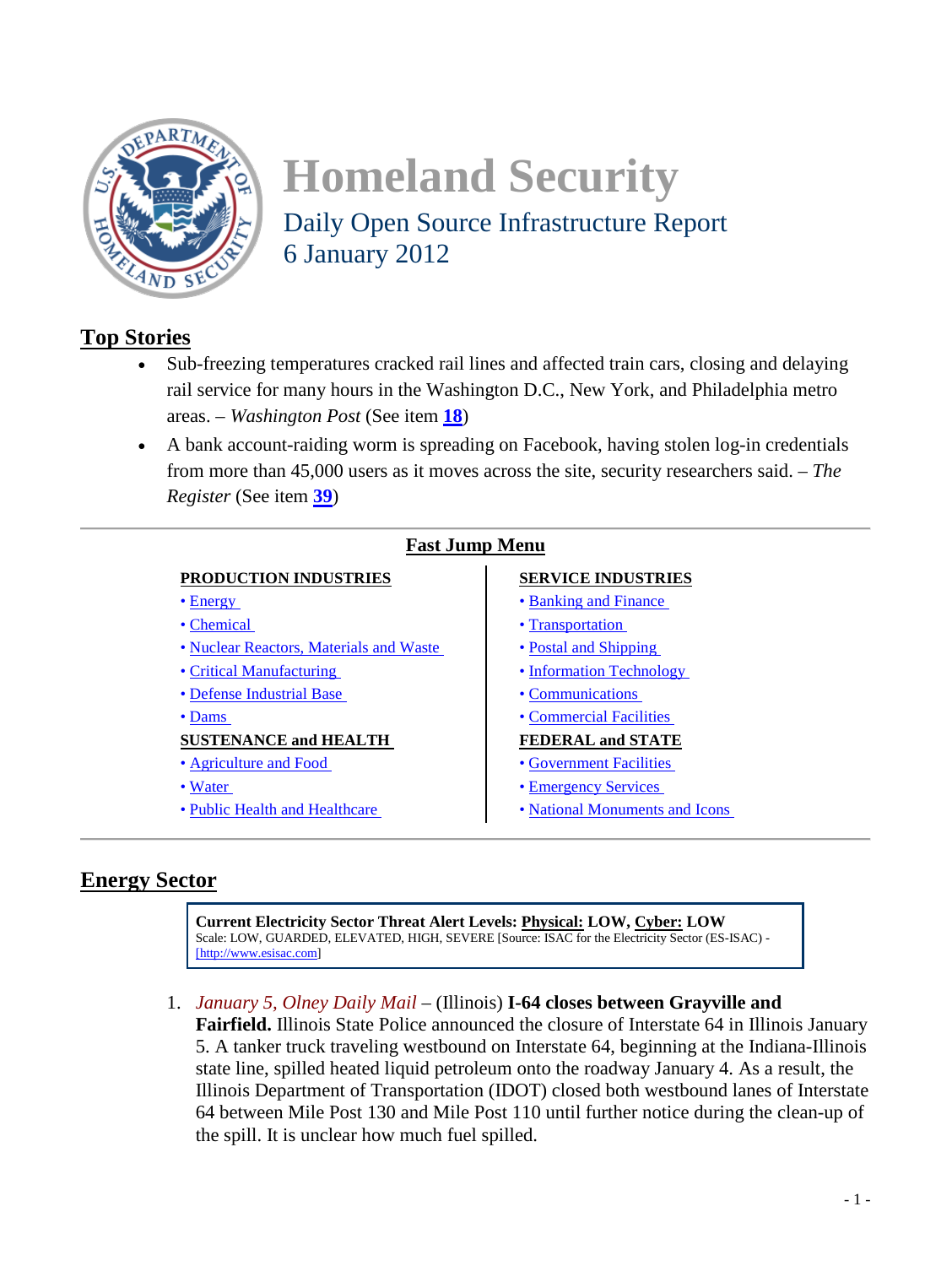Source: [http://www.olneydailymail.com/news/x924343105/I-64-closes-between-](http://www.olneydailymail.com/news/x924343105/I-64-closes-between-Grayville-and-Fairfield)[Grayville-and-Fairfield](http://www.olneydailymail.com/news/x924343105/I-64-closes-between-Grayville-and-Fairfield)

<span id="page-1-2"></span>2. *January 5, Associated Press* – (New York) **Rail propane cars derail in NY; no leaks reported.** Authorities said no propane leaked when several train tank cars derailed at an industrial site in Painted Post, New York. Emergency officials in Steuben County said six tank cars carrying propane left the tracks around 6:30 p.m. January 4 at a Dresser Rand plant. Authorities said none of the cars overturned and none of the fuel leaked. Traffic had to be detoured around the accident while emergency crews remained at the site.

Source:<http://online.wsj.com/article/AP5c7d7489b7d84d08aeef86ed10ae6693.html>

- 3. *January 4, Associated Press* (California) **Man gets 12 years in prison for green energy scam.** Federal prosecutors said January 4 a Carson, California man has been sentenced to 12 years in prison for getting dozens of people to invest more than \$1 million in a non-existent wind-energy technology business. A judge also ordered the man to pay restitution of more than \$1 million to victims. The man was convicted of soliciting investments in companies that he falsely claimed would manufacture revolutionary new wind turbines to produce electricity. He falsely told investors the Nigerian government had committed to buying more than \$1 billion worth of the windmills, and that the International Monetary Fund was providing financing. Prosecutors said he relied on religious rhetoric and imagery to appeal to investors. The defendant had eight prior criminal convictions, five of which were fraud-related. Source: [http://www.sfgate.com/cgi](http://www.sfgate.com/cgi-bin/article.cgi?f=/n/a/2012/01/04/state/n224207S57.DTL)[bin/article.cgi?f=/n/a/2012/01/04/state/n224207S57.DTL](http://www.sfgate.com/cgi-bin/article.cgi?f=/n/a/2012/01/04/state/n224207S57.DTL)
- <span id="page-1-3"></span>4. *January 3, Lexington Herald-Leader* – (Kentucky) **Wrecked tanker spills fuel oil on I-75 in Laurel.** Several thousand gallons of fuel oil spilled from a ruptured tanker January 2 after a wreck on Interstate 75 in Laurel County, Kentucky, state police said January 3 in a news release. The wreck happened when one driver lost control of his cargo tanker on the snow-slickened road and hit another car. The interstate was closed for several hours as crews worked to clean up the spilled fuel oil. Source: [http://www.kentucky.com/2012/01/03/2014220/fuel-oil-spills-on-i-75](http://www.kentucky.com/2012/01/03/2014220/fuel-oil-spills-on-i-75-after.html) [after.html](http://www.kentucky.com/2012/01/03/2014220/fuel-oil-spills-on-i-75-after.html)

## <span id="page-1-0"></span>[\[Return to top\]](#page-0-1)

# <span id="page-1-1"></span>**Chemical Industry Sector**

5. *January 5, Nashville Tennessean* – (Tennessee; National) **Safety board says Gallatin plant deaths were avoidable.** The U.S. Chemical Safety Board (CSB) will push the Occupational Safety and Health Administration (OSHA) to publish proposed safety rules within the next year to help prevent combustible-dust accidents after such incidents killed five workers in Gallatin, Tennessee, in 2011. A final report was released January 5 detailing the investigation of three fires at the Hoeganaes ironpowders plant in Gallatin that killed five workers. The three explosions occurred in January, March, and May 2011. The CSB said at a news conference January 5 that new,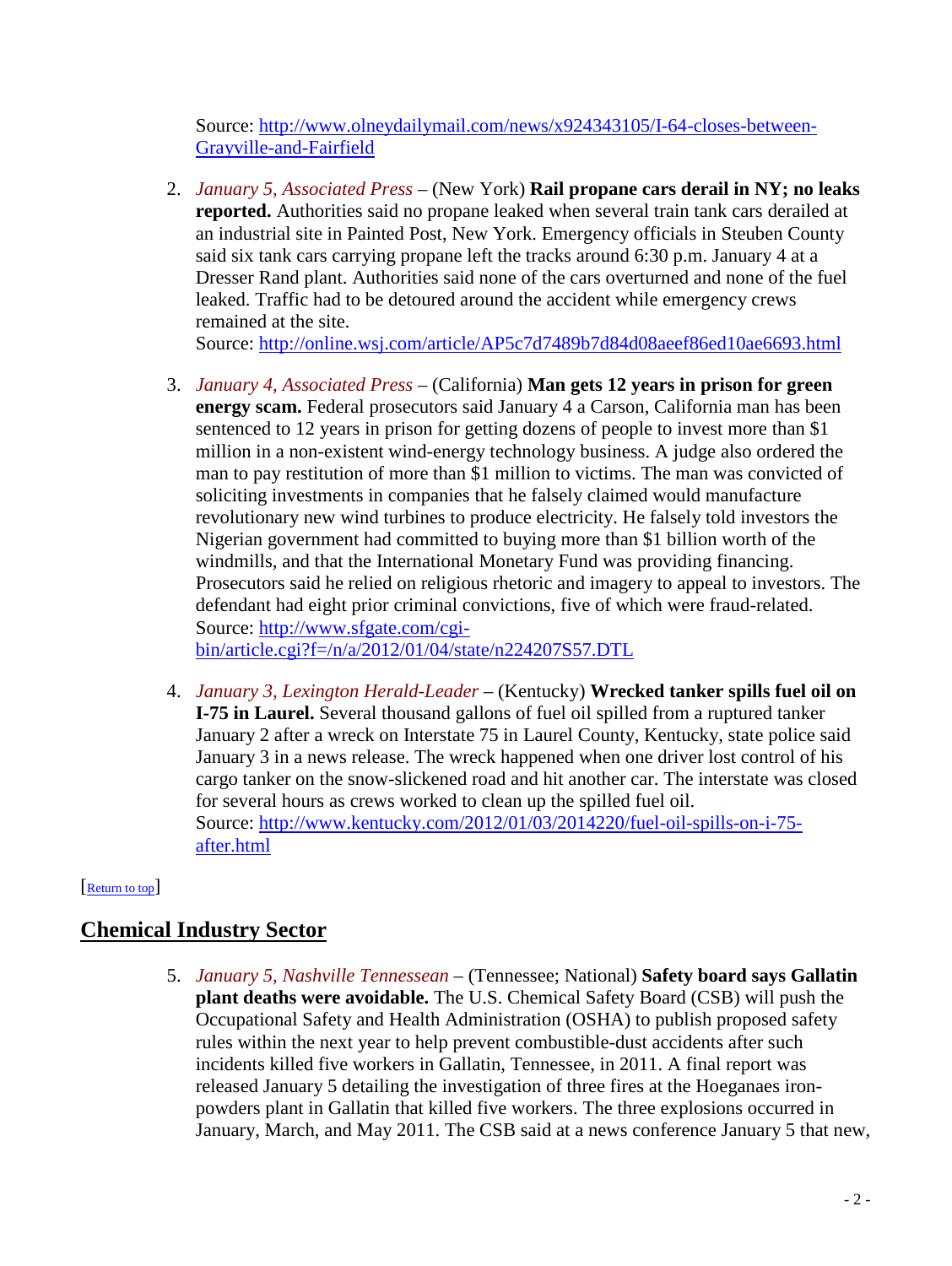tougher OSHA standards should be fashioned to specifically include safety measures to control metal dust such as the materials associated with the Gallatin blasts. While the first two explosions were caused by sparks igniting combustible dust loose in the air, the safety board blamed the third accident on hydrogen gas leaking from a poorly maintained pipeline. The CSB, which has the authority to investigate chemical plant accidents and make recommendations (but cannot force implementation), found fault with Hoeganaes for improper recovery of combustible metal dust accumulations. The report also cited a lack of proper maintenance of pipelines. Investigators found the firm had no inspection or maintenance program in place to keep pipes carrying the extremely flammable gas from leaking. Hydrogen is used in the production of the iron powder Hoeganaes makes for the auto industry. The final report criticizes Hoeganaes for not taking action earlier to prevent dust accumulations in the plant, citing evidence the company knew of the hazards as far back as 2008. Source: [http://www.tennessean.com/article/20120105/BUSINESS/301050058/Safety-](http://www.tennessean.com/article/20120105/BUSINESS/301050058/Safety-board-wants-OSHA-speed-workplace-dust-rules?odyssey=nav|head)

[board-wants-OSHA-speed-workplace-dust-rules?odyssey=nav|head](http://www.tennessean.com/article/20120105/BUSINESS/301050058/Safety-board-wants-OSHA-speed-workplace-dust-rules?odyssey=nav|head)

<span id="page-2-1"></span>6. *January 5, Fitchburg Sentinel & Enterprise* – (Massachusetts) **DEP fines Ashburnham plant.** An Ashburnham, Massachusetts manufacturing plant that processes protein from corn meal was fined \$29,648 by the Massachusetts Department of Environmental Protection (DEP) for violating air-pollution control regulations, a DEP press release stated January 5. A May DEP inspection of the Flo Chemical Corp.'s plant determined the firm had new and repeat violations of its Air Pollution Control Approval permit. Company officials and DEP administrators negotiated an agreement requiring Flo to pay \$15,360 of the penalty and comply with all regulations and approval conditions. The remaining penalty money was suspended pending the company's compliance with a DEP consent order.

<span id="page-2-0"></span>Source: [http://www.sentinelandenterprise.com/local/ci\\_19679422](http://www.sentinelandenterprise.com/local/ci_19679422)

### [\[Return to top\]](#page-0-1)

## **Nuclear Reactors, Materials and Waste Sector**

7. *January 5, Minneapolis Star-Tribune* – (Minnesota) **Busted pipe cited in 500-gallon bleach leak at Xcel nuke plant.** Five hundred gallons of chlorine bleach leaked from a tank January 5 at the Prairie Island nuclear plant near Red Wing, Minnesota, prompting an emergency response from Xcel Energy and delaying classes in two nearby school districts. The leak of sodium hypochloride was discovered by a worker. Xcel said the leak is fully contained within a berm, and a clean-up crew was cleaning up the site January 5. The leak led to the utility declaring an alert, which is the second lowest of four emergency classifications established by the Nuclear Regulatory Commission. As a precaution, schools in the Prescott and Ellsworth districts in Wisconsin delayed the start of classes for 2 hours.

Source:<http://www.startribune.com/local/136729298.html>

8. *January 4, Kalamazoo Gazette* – (Michigan) **Palisades nuclear plant bumped down in status by NRC; Entergy Nuclear to dispute other findings next week.** Palisades nuclear plant in Covert Township, Michigan has been bumped down a grade level and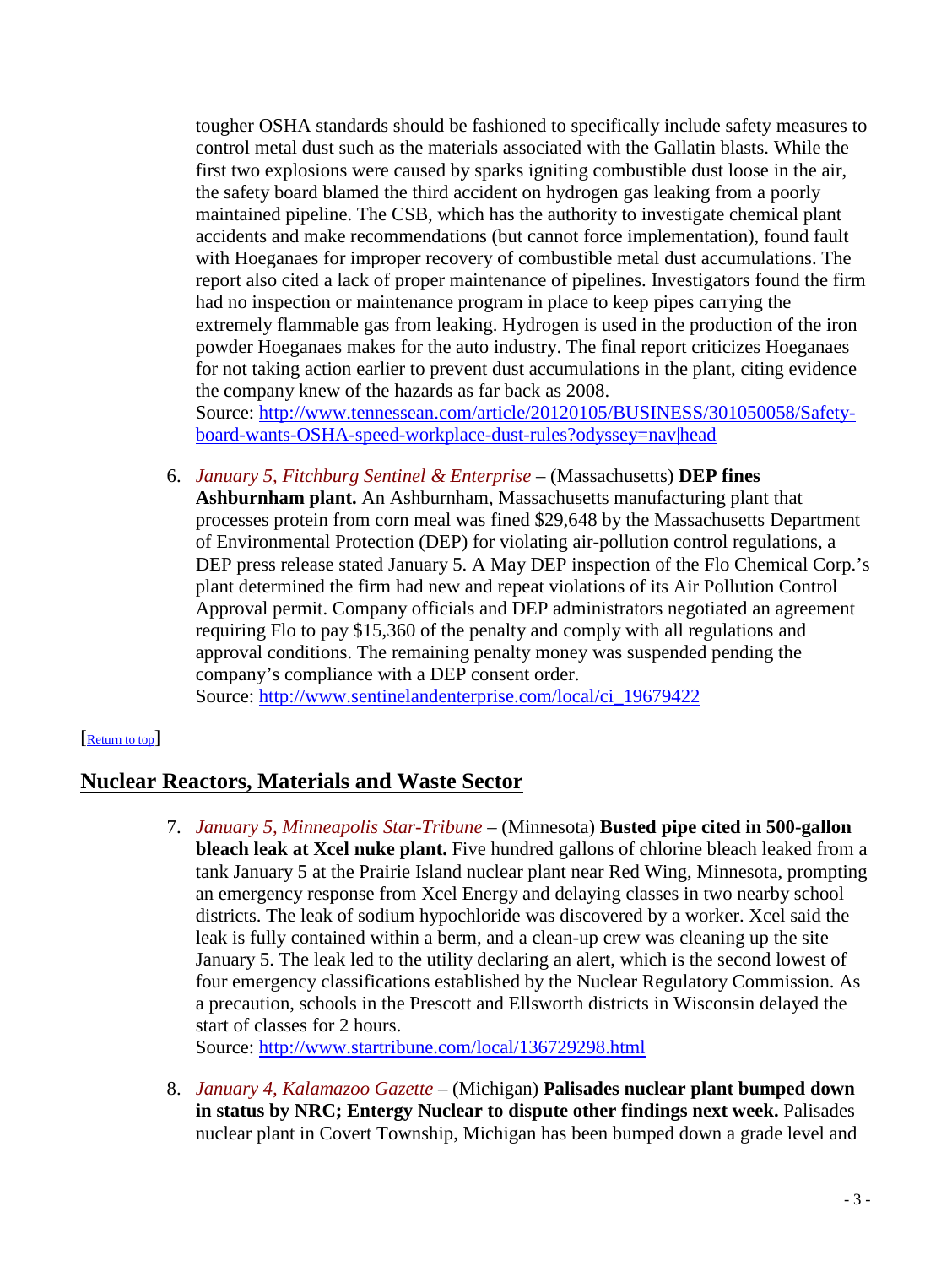will have to go through an extra inspection after a comprehensive review of a May 2011 incident at the plant, according to the Nuclear Regulatory Commission (NRC), which released a final report of that incident January 3. Entergy Nuclear has appealed the action and the report's finding, considered a low- to-moderate safety issue, but the NRC rejected the appeal, an agency spokesperson said. Another review, of a more serious incident in September 2011, is in progress. If the preliminary finding is upheld in that case, the plant could be moved even further down in grade level, the NRC spokesperson said.

Source:

[http://www.mlive.com/news/kalamazoo/index.ssf/2012/01/palisades\\_nuclear\\_plant\\_bu](http://www.mlive.com/news/kalamazoo/index.ssf/2012/01/palisades_nuclear_plant_bumped.html?utm_source=feedburner&utm_medium=feed&utm_campaign=Feed:+kzgazette_news+(Kalamazoo+Gazette+News+-+MLive.com)) [mped.html?utm\\_source=feedburner&utm\\_medium=feed&utm\\_campaign=Feed:+kzgaz](http://www.mlive.com/news/kalamazoo/index.ssf/2012/01/palisades_nuclear_plant_bumped.html?utm_source=feedburner&utm_medium=feed&utm_campaign=Feed:+kzgazette_news+(Kalamazoo+Gazette+News+-+MLive.com)) [ette\\_news+\(Kalamazoo+Gazette+News+-+MLive.com\)](http://www.mlive.com/news/kalamazoo/index.ssf/2012/01/palisades_nuclear_plant_bumped.html?utm_source=feedburner&utm_medium=feed&utm_campaign=Feed:+kzgazette_news+(Kalamazoo+Gazette+News+-+MLive.com))

#### <span id="page-3-1"></span>[\[Return to top\]](#page-0-1)

## **Critical Manufacturing Sector**

9. *January 3, WNDU 16 South Bend* – (Indiana) **Honeywell plant evacuated due to gas leak.** The Honeywell plant in South Bend, Indiana, was evacuated January 3 due to a gas leak. Sources said a propane tank on a fork lift was leaking, which forced the evacuation. More than a dozen emergency vehicles were on the scene, and firefighters used fans to clear the air. At least two Transpo buses were also called in to keep evacuated workers warm.

Source:

[http://www.wndu.com/hometop/headlines/Honeywell\\_plant\\_evacuated\\_due\\_to\\_a\\_gas\\_](http://www.wndu.com/hometop/headlines/Honeywell_plant_evacuated_due_to_a_gas_leak_136593168.html) [leak\\_136593168.html](http://www.wndu.com/hometop/headlines/Honeywell_plant_evacuated_due_to_a_gas_leak_136593168.html)

<span id="page-3-2"></span>For another story, see item **[5](#page-1-1)**

#### [\[Return to top\]](#page-0-1)

## **Defense Industrial Base Sector**

<span id="page-3-0"></span>Nothing to report

#### [\[Return to top\]](#page-0-1)

## **Banking and Finance Sector**

10. *January 5, Tampa Bay Business Journal* – (Massachusetts) **SEC charges Palm Harbor man with accounting fraud.** The U.S. Securities and Exchange Commission (SEC) January 4 filed an action, accusing JBI Inc. of engaging in a scheme to commit securities and accounting fraud. The complaint also names JBI's chief executive officer and its former chief financial officer. The defendants are accused of stating materially false and inaccurate financial data on the financial statements of JBI for two reporting periods in 2009, and using the overvalued statements in two private capital-raising efforts that raised more than \$8.4 million, a statement said. The SEC is seeking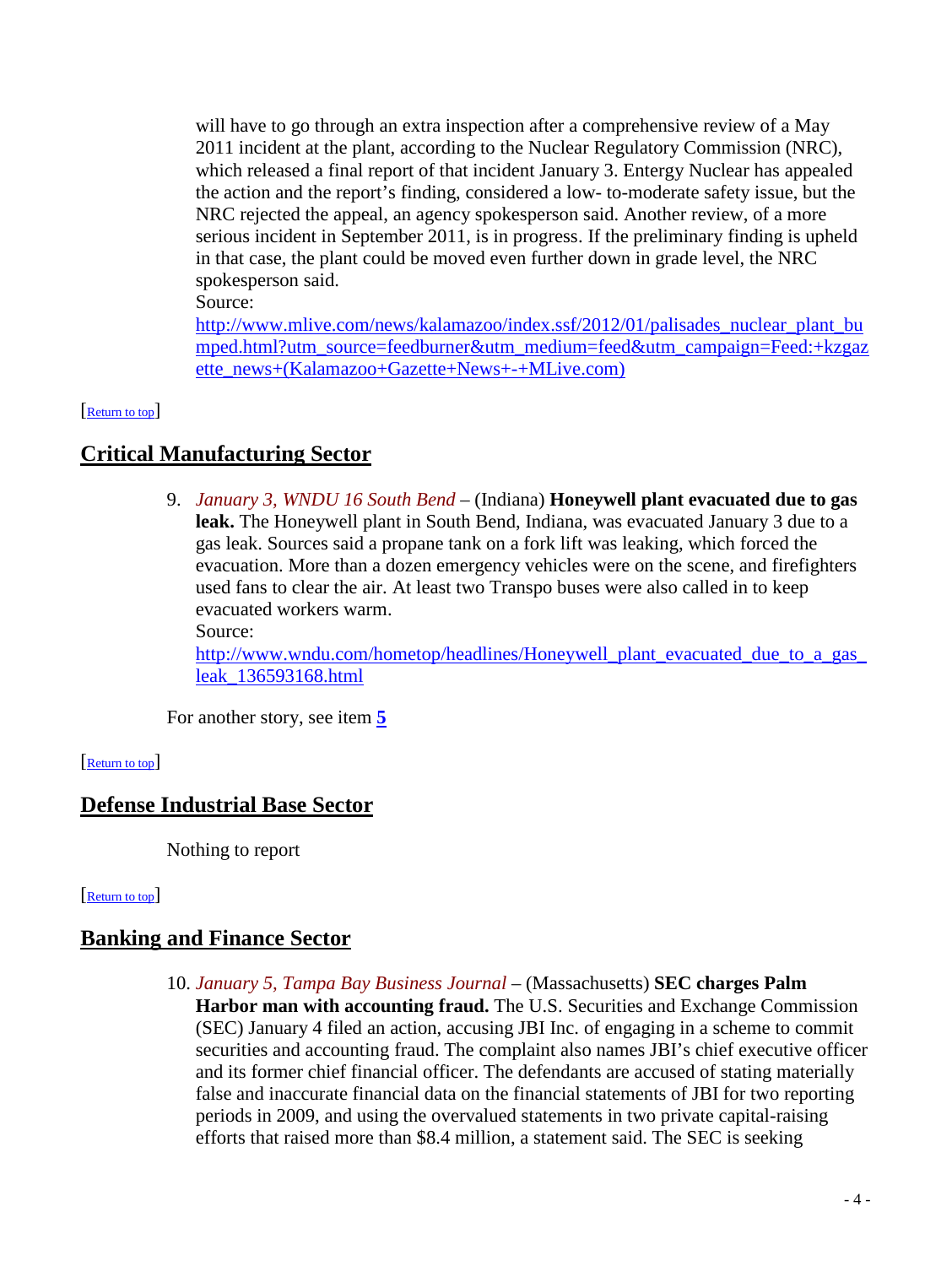permanent injunctions, disgorgement, and civil penalties. Source: [http://www.bizjournals.com/tampabay/news/2012/01/05/sec-charges-palm](http://www.bizjournals.com/tampabay/news/2012/01/05/sec-charges-palm-harbor-man-with.html)[harbor-man-with.html](http://www.bizjournals.com/tampabay/news/2012/01/05/sec-charges-palm-harbor-man-with.html)

11. *January 4, Cerritos-Artesia Patch* – (California) **Puffy Coat Bandit strikes Cerritosarea bank.** Four days after taking cash from Union Bank in Glendora, California, the Puffy Coat Bandit has hit another bank, reportedly in Cerritos and has shed his signature jacket, the Cerritos-Artesia Patch reported January 3. The bank robber hit a Chase Bank about 1:45 p.m., according to officials. He operated under the same tactics, carrying a similar binder, wearing a similar knit cap, issuing a demand note and wearing the same expression on his face, an FBI spokeswoman said. There were two changes to the robber's appearance, however. He allegedly was clean shaven and switched out his "puffy coat" for a different type. The robber took an undisclosed amount of cash from the Cerritos bank.

Source:<http://cerritos.patch.com/articles/puffy-coat-bandit-strikes-cerritos-area-bank>

- 12. *January 4, KMSP 9 Minneapolis-Saint Paul* (Minnesota) **Bank robber caught, possibly 'Man in Black'.** The FBI is investigating whether a bank robbery suspect arrested near St. Peter, Minnesota, is the serial robbed dubbed the "Man in Black." The suspect was arrested by St. Peter police after he was seen driving a vehicle suspected in the robbery of Rolling Hills Bank in the town of Brewster January 3. He will be formally charged in connection with the Brewster robbery while the FBI works to determine if he is in fact the man who has committed several bank robberies in the Twin Cities metro. Over the past 2 months, the Man in Black has earned a reputation as the most prolific and elusive serial bank robber in Minnesota since the Fishing Hat Bandit, pulling off half a dozen heists since early November. Source:<http://www.myfoxtwincities.com/dpp/news/man-in-black-caught-jan-4-2011>
- 13. *January 4, Reuters* (Illinois) **SEC says adviser defrauded investors using LinkedIn.** Securities regulators charged an Illinois-based investment adviser January 4 with using LinkedIn and other social media networking Web sites to lure investors by offering more than \$500 billion in fake securities. The Securities and Exchange Commission (SEC) alleged the adviser made the fraudulent offers to sell securities through two sole proprietorships — Anthony Fields & Associates (AFA) and Platinum Securities Brokers. It said the man provided false and misleading information about clients, assets under management and even the history of his firm's business. The SEC said he lied on forms he filed with the commission by claiming to have \$400 million in assets under management — when in fact he had none. The SEC also alleged he violated numerous other securities regulations by failing to maintain adequate books and records or carry out proper compliance procedures. He held himself out as a broker-dealer even though he never properly registered with the SEC, the agency said. The SEC's enforcement action against the adviser comes as it has increased scrutiny of the use of social media in the financial services industry. The SEC January 4 used the enforcement case against the adviser as an opportunity to make an example of the issue by warning investors about the dangers of online scams. It also urged investment advisers to be more cautious about their use of social media to attract clients.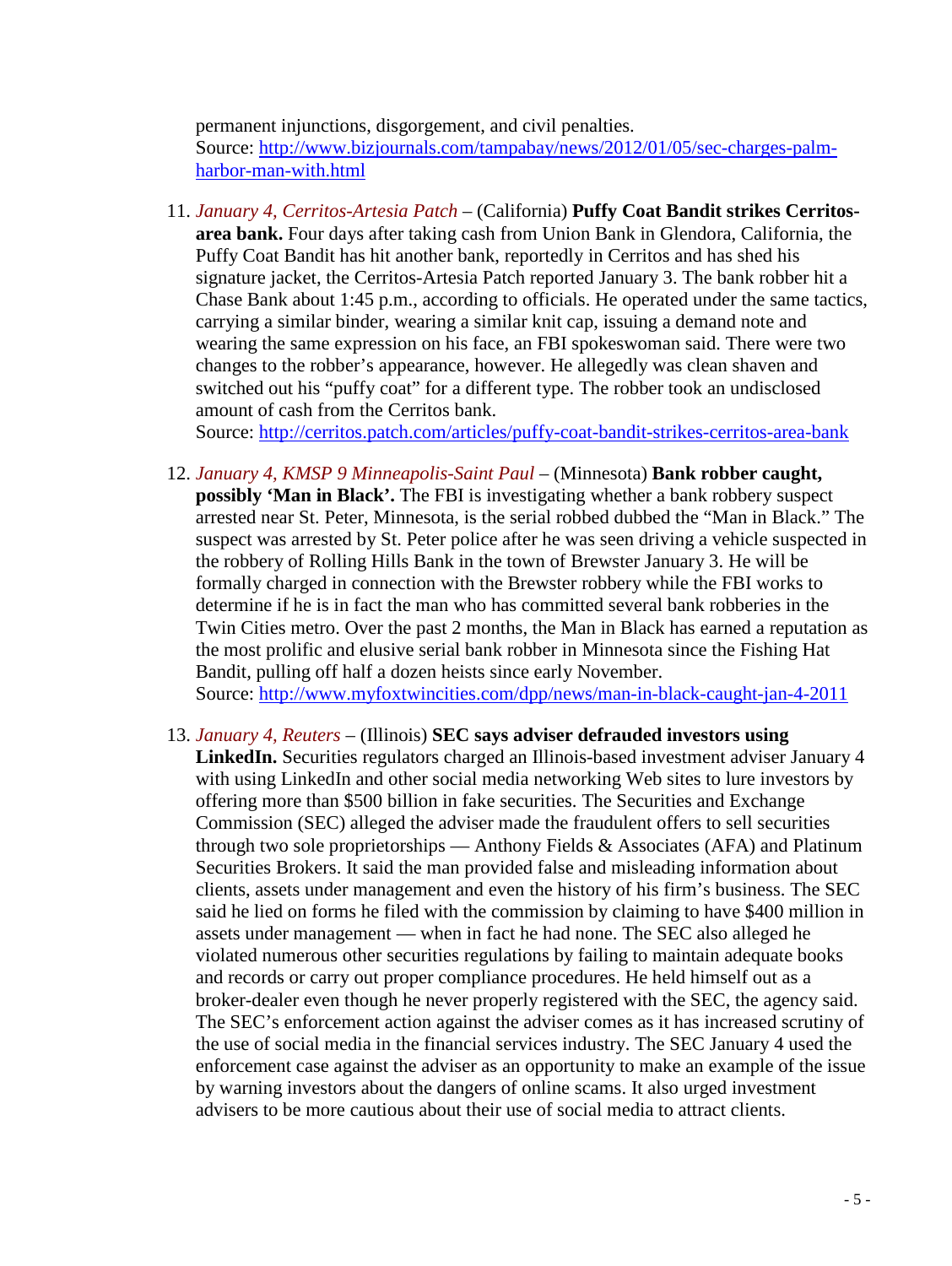Source: [http://www.reuters.com/article/2012/01/04/us-sec-socialmedia-fraud](http://www.reuters.com/article/2012/01/04/us-sec-socialmedia-fraud-idUSTRE8031VL20120104)[idUSTRE8031VL20120104](http://www.reuters.com/article/2012/01/04/us-sec-socialmedia-fraud-idUSTRE8031VL20120104)

<span id="page-5-0"></span>14. *January 4, IDG News* – (International) **SpyEye malware borrows Zeus trick to mask fraud.** A powerful bank-fraud software program, SpyEye, has been seen with a feature designed to keep victims in the dark long after fraud has taken place, according to a January 4 report from security vendor Trusteer. SpyEye is notable for its ability to inject new fields into a Web page, a technique called HTML injection, which can ask banking customers for sensitive information they normally would not be asked. The requested data can include logins and passwords or a debit card number. It can also use HTML injection to hide fraudulent transfers of money out of an account by displaying an inaccurate bank balance. Trusteer found SpyEye also hides fraudulent transactions even after a person has logged out and logged back into their account. SpyEye does this by checking its records to see what fraudulent transactions were made with the account, then deleting them from the Web page, said Trusteer's chief executive officer (CEO). The account balance is also altered. It appears SpyEye has borrowed from Zeus, a famous piece of banking malware now commonly available and considered its parent. Trusteer has seen the technique used when a fraudster uses SpyEye to capture debit card details. When that data is obtained, the fraudster conducts a purchase over the Web or phone, and SpyEye masks the transaction, the CEO said. It does not affect, however, the bank's ability to see the fraud, he said. Source:

[http://www.pcworld.com/businesscenter/article/247252/spyeye\\_malware\\_borrows\\_zeu](http://www.pcworld.com/businesscenter/article/247252/spyeye_malware_borrows_zeus_trick_to_mask_fraud.html) [s\\_trick\\_to\\_mask\\_fraud.html](http://www.pcworld.com/businesscenter/article/247252/spyeye_malware_borrows_zeus_trick_to_mask_fraud.html)

#### 15. *January 4, Reuters* – (Connecticut) **Possible data breach by Wells Fargo**

**investigated.** Connecticut's attorney general is investigating a possible data breach in which Wells Fargo & Co may have disclosed customer Social Security numbers as part of a fraud investigation, Reuters reported January 4. The possible breach is the latest wrinkle in a probe into whether state employees falsified financial data on applications submitted for food benefits issued in the aftermath of Hurricane Irene, which struck the east coast last fall. The state department of social services had sent subpoenas to Wells Fargo seeking financial records as part of the investigation, according to a news release issued by the state attorney general (AG). The fourth-largest U.S. bank then may have provided customers copies of the subpoenas, which included Social Security numbers of multiple individuals, according to the statement. The AG sent a letter to Wells Fargo asking for an explanation of why the bank may have disclosed the information. A Wells Fargo spokesman said the bank's focus is on its customers and other individuals who were affected. The bank will offer them the option of signing up for identity theft protection, he said. The Connecticut governor in December announced an investigation into the benefits, which were made available to low-income Connecticut residents who incurred disaster-related expenses from Irene. An attorney, who represents some of the state employees under investigation, raised questions about the subpoenas in a news conference January 3. He said he knows of two customers who received subpoenas containing a total of 130 names and Social Security numbers. Source: [http://www.chicagotribune.com/business/sns-rt-us-wellsfargo-](http://www.chicagotribune.com/business/sns-rt-us-wellsfargo-breachtre804024-20120104,0,2305175.story)

[breachtre804024-20120104,0,2305175.story](http://www.chicagotribune.com/business/sns-rt-us-wellsfargo-breachtre804024-20120104,0,2305175.story)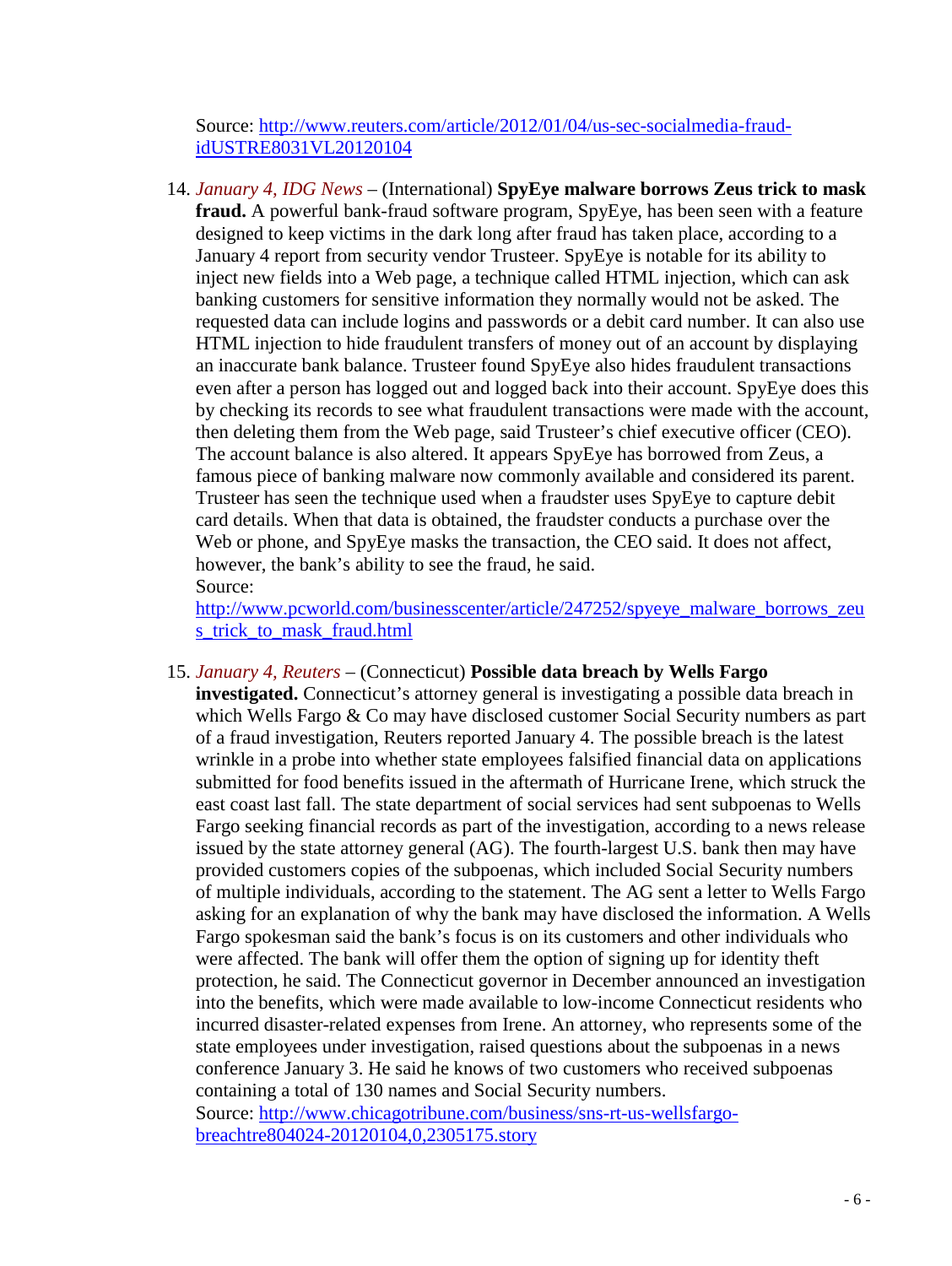<span id="page-6-1"></span>For another story, see item **[39](#page-14-0)**

[\[Return to top\]](#page-0-1) 

## **Transportation Sector**

16. *January 5, Associated Press* – (Kentucky; Illinois) **Cairo Bridge reopened after barge hit pier.** A bridge that carries traffic across the Mississippi River between Wycliffe, Kentucky, and Cairo, Illinois, was reopened after a barge struck one of the piers. The Cairo Bridge carries U.S. Routes 51, 60, and 62. A spokesman of the Kentucky Transportation Cabinet said a harbor boat pilot reported he was moving an empty barge when it struck a bridge support at about 1:30 a.m. January 5. The bridge was closed while it was inspected for damage and it was reopened a few hours later. About 5,500 vehicles cross the bridge daily. Source: [http://www.rrstar.com/news/x352573494/Cairo-Bridge-reopened-after-barge-](http://www.rrstar.com/news/x352573494/Cairo-Bridge-reopened-after-barge-hit-pier)

[hit-pier](http://www.rrstar.com/news/x352573494/Cairo-Bridge-reopened-after-barge-hit-pier)

17. *January 5, Associated Press* – (Texas) **Multiple injuries in 40-car Texas pile up.** Authorities said multiple people were injured but no one died in a mass pileup involving as many as 40 vehicles on a highway in Southeast Texas. A Jefferson County Sheriff's Department deputy said at least 10 ambulances were dispatched to the scene of the collision January 5 on Highway 73 just west of Port Arthur, about 80 miles east of Houston. The collisions were caused "by poor visibility due to mixture of fog and smoke from marsh wildfires." Fires swept through dry marshlands in parts of Jefferson County earlier the week of January 2.

Source: [http://www.news10.net/news/national/171416/5/Multiple-injuries-in-40-car-](http://www.news10.net/news/national/171416/5/Multiple-injuries-in-40-car-Texas-pile-up-)[Texas-pile-up-](http://www.news10.net/news/national/171416/5/Multiple-injuries-in-40-car-Texas-pile-up-)

<span id="page-6-0"></span>18. *January 4, Washington Post* – (National) **Cracked rails from fast chill cause widespread delays on DC Metro system.** Sub-freezing temperatures caused rush-hour delays on four of Washington Metropolitan Area Transit Authority's (Metro) five lines January 4, cracking sections of rail along two stretches of track and turning an already cold commute into a frigid marathon for some riders in Washington, D.C., Maryland, and Virginia. Temperatures in the region went from 60 degrees January 1 to the 40s January 2 and then dropped to 17 degrees by January 4, according to the National Weather Service. That caused a shock to the steel rails on Metro's tracks, said Metro's chief spokesman. On the Yellow Line, a 4-inch gap opened in a rail along the bridge across the Potomac River, he said, and a quarter-inch gap was found in a rail on the Red Line near the Takoma station. It can be unsafe to run trains over cracked rail lines, so rail service had to be suspended, and inbound and outbound trains shared a single track on both the Yellow and Red lines, the spokesman said. A nearly 40-foot piece of rail was replaced on the Yellow Line after rush hour, he said. The Red Line crack was temporarily bridged with a "splice bar" that held the pieces together so trains could use that section of track. By 1 p.m., a piece of 40-foot rail went into place on the Red Line to permanently replace the cracked rail. On January 3, in Long Island, New York, broken rail lines due to the cold weather caused 30-minute delays, said a spokesman for the Long Island Rail Road. A spokesman for the Southeastern Pennsylvania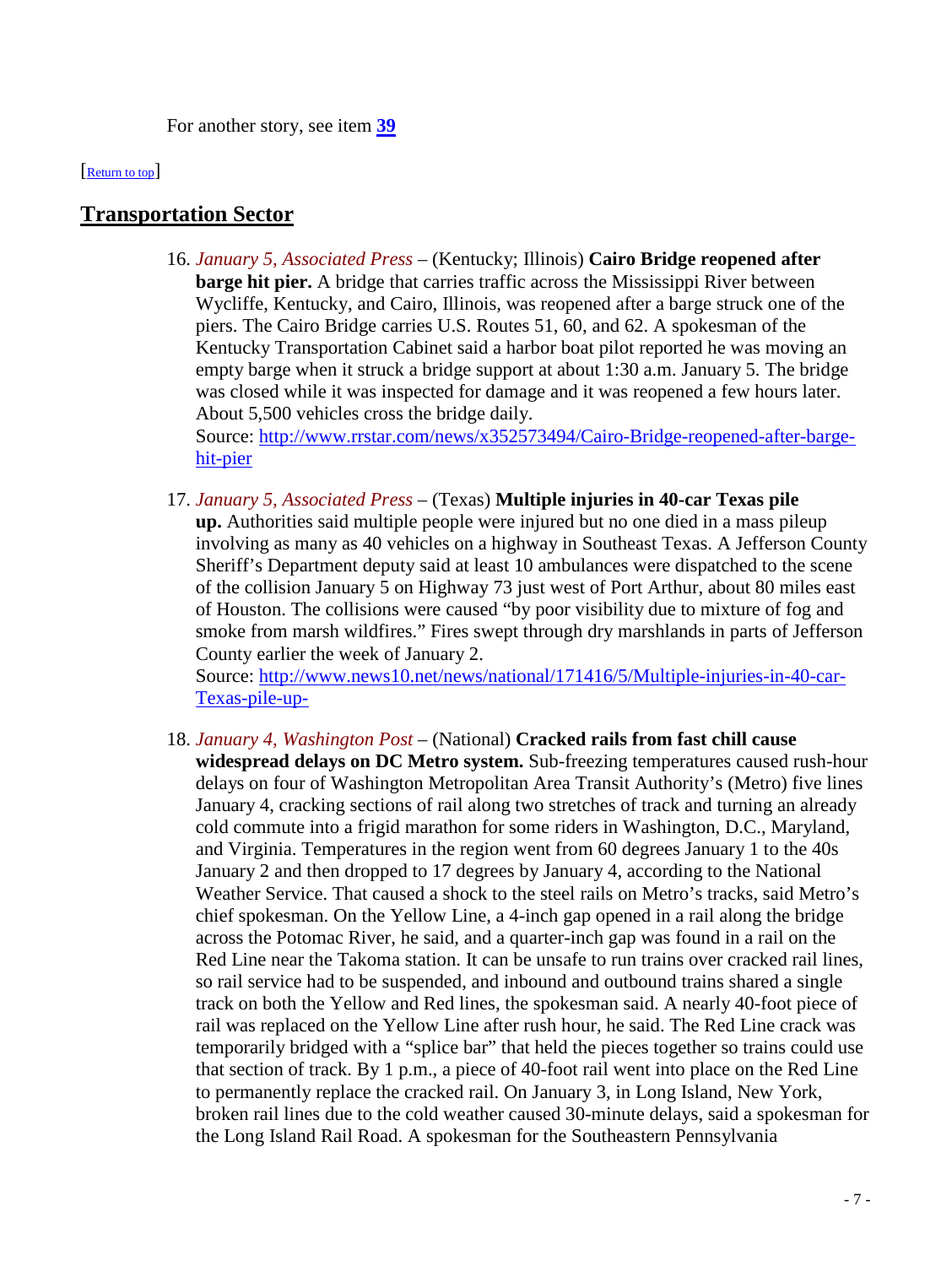Transportation Authority said his transit system has not had cracked-rail problems, but noted sudden changes in temperatures can cause other issues. The change in weather the week of January 2 caused problems with the rail car doors in Philadelphia, which tend to stick when the temperature swings, he said. Source: [http://www.washingtonpost.com/local/commuting/cracked-rails-from-fast-](http://www.washingtonpost.com/local/commuting/cracked-rails-from-fast-chill-cause-widespread-delays-on-dc-metro-system/2012/01/04/gIQAKKuXbP_story.html)

[chill-cause-widespread-delays-on-dc-metro](http://www.washingtonpost.com/local/commuting/cracked-rails-from-fast-chill-cause-widespread-delays-on-dc-metro-system/2012/01/04/gIQAKKuXbP_story.html)[system/2012/01/04/gIQAKKuXbP\\_story.html](http://www.washingtonpost.com/local/commuting/cracked-rails-from-fast-chill-cause-widespread-delays-on-dc-metro-system/2012/01/04/gIQAKKuXbP_story.html)

19. *January 3, Billings Gazzette* – (Montana) **A long road of flood repairs still ahead for Montana.** The 2011 floods are in Montana's past, but repairing the damage to roads is proving to be long, jarring, and costly. The state department of transportation lists \$41.3 million in repairs on the roads it is responsible for, with much work still to be done. The projects number more than 100 and do not include road repairs on county roads, where the burden of the bill falls on local governments. The state was quick to get roads reopened, but repairs will continue for some time, said the chief of the department's planning, policy, and analysis bureau. In central Montana, where hillsides heavy with water sloughed away, taking half a road with them, solar-powered traffic lights in the middle of nowhere became a common sight, as the transportation department rushed to keep oncoming cars from crowding what little road remained. In Fergus County, the number of weather-affected road areas at one point numbered 139 and included everything from washed-out culverts and landslides to chewed-up pavement and damaged bridges. The cost is expected to be \$10 million, or more than six times what the county spends on roads in an average year. Fergus County still has nine bridges needing repairs. Through August 2011, Montana received \$24 million from Federal Emergency Management Agency (FEMA) for public infrastructure repairs, though the final deadline for a FEMA request was not until October 11. FEMA approved more \$50 million for Montana public assistance requests related to infrastructure.

Source: [http://billingsgazette.com/news/state-and-regional/montana/a-long-road-of](http://billingsgazette.com/news/state-and-regional/montana/a-long-road-of-flood-repairs-still-ahead-for-montana/article_735f1d07-dc9e-5dcb-9530-f88aa885c8a5.html#ixzz1iatUpW00)[flood-repairs-still-ahead-for-montana/article\\_735f1d07-dc9e-5dcb-9530](http://billingsgazette.com/news/state-and-regional/montana/a-long-road-of-flood-repairs-still-ahead-for-montana/article_735f1d07-dc9e-5dcb-9530-f88aa885c8a5.html#ixzz1iatUpW00) [f88aa885c8a5.html#ixzz1iatUpW00](http://billingsgazette.com/news/state-and-regional/montana/a-long-road-of-flood-repairs-still-ahead-for-montana/article_735f1d07-dc9e-5dcb-9530-f88aa885c8a5.html#ixzz1iatUpW00)

<span id="page-7-0"></span>For more stories, see items **[1](#page-0-2)**, **[2](#page-1-2)**, and **[4](#page-1-3)**

#### [\[Return to top\]](#page-0-1)

## **Postal and Shipping Sector**

20. *January 4, Santa Rosa Press Democrat* – (California) **Three tractor rigs destroyed in fire at FedEx facility in Petaluma.** In Petaluma, California fire officials are investigating an early-morning fire at a FedEx freight building that destroyed three tractor rigs and threatened a fuel tank containing at least 10,000 gallons of diesel fuel, the Santa Rosa Press Democrat reported January 4. Leaking fuel from a saddle tank also found its way into the city storm drain system, though the spill was contained before it reached a nearby creek, a Petaluma fire battalion chief said. Firefighters stopped the blaze about 15 feet short of an above-ground tank containing 10,000-to-20,000 gallons of fuel.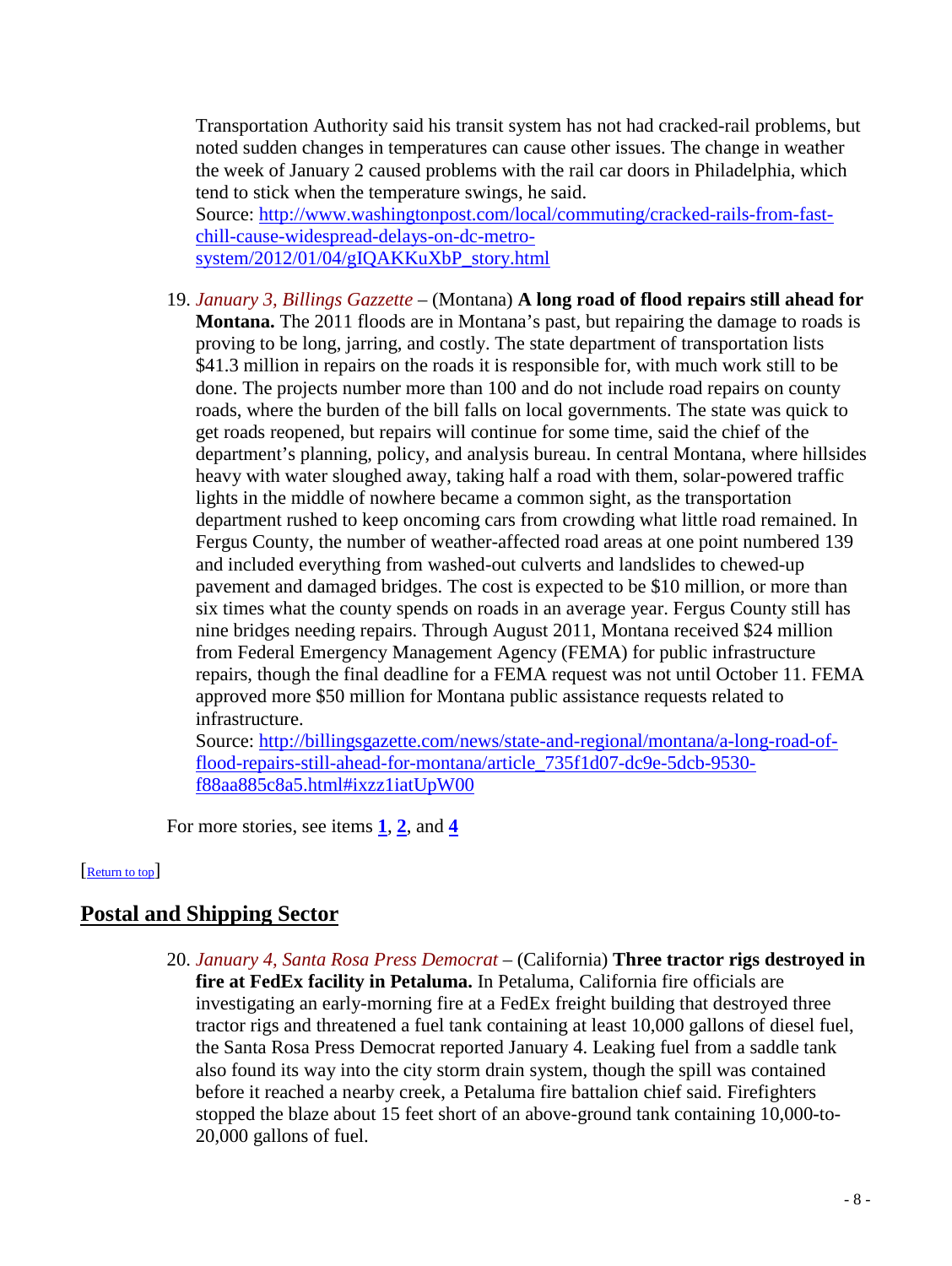Source:

<span id="page-8-0"></span>[http://www.pressdemocrat.com/article/20120104/ARTICLES/120109865/1033/news?T](http://www.pressdemocrat.com/article/20120104/ARTICLES/120109865/1033/news?Title=3-tractor-rigs-destroyed-in-fire-at-Petaluma-FedEx-facility&tc=ar) [itle=3-tractor-rigs-destroyed-in-fire-at-Petaluma-FedEx-facility&tc=ar](http://www.pressdemocrat.com/article/20120104/ARTICLES/120109865/1033/news?Title=3-tractor-rigs-destroyed-in-fire-at-Petaluma-FedEx-facility&tc=ar)

#### [\[Return to top\]](#page-0-1)

## **Agriculture and Food Sector**

- 21. *January 5, Duluth News Tribune* (Minnesota) **Duluth norovirus outbreak linked to ill food-service employee.** A food worker was the most likely source of the illness that sickened at least 60 people who ate at the Greysolon Plaza Ballroom in Duluth, Minnesota, December 3, the Minnesota Department of Health (MDH) confirmed January 4. That coincided with the preliminary conclusion the MDH reached a week after the incident. "Multiple ill employees were identified, indicating the contamination of ready-to-eat food by an ill food worker was the most likely source of contamination," said a MDH spokesman. The department confirmed the culprit was norovirus, the most common food-related illness in Minnesota. It is often spread by food handlers who do not thoroughly wash their hands. About 250 people attended one event and 100 attended another at the Greysolon December 3, state officials said. Source:<http://www.duluthnewstribune.com/event/article/id/219044/>
- 22. *January 5, Food Safety News* (Wisconsin; Minnesota; California) **More shredded cheese recalled in Wisconsin.** In another recall of cheese processed in Wisconsin, Bekkum Family Farms of Westby is recalling shredded cheese because it may be contaminated with Listeria monocytogenes, Food Safety News reported January 5. In a news release, Bekkum Family Farms said it was informed by Alpine Slicing & Cheese Conversion, of Monroe, that its cheese was shredded on the same equipment where other cheese had tested positive for Listeria monocytogenes. Alpine processes and packages cheese for other companies. The recalled cheese is labeled "Grumpy Goat Shreds" under the Nordic Creamery brand name. It was sold in stores in Wisconsin, Minnesota, and California beginning November 11.

Source: [http://www.foodsafetynews.com/2012/01/more-shredded-cheese-recalled-in](http://www.foodsafetynews.com/2012/01/more-shredded-cheese-recalled-in-wisconsin/)[wisconsin/](http://www.foodsafetynews.com/2012/01/more-shredded-cheese-recalled-in-wisconsin/)

23. *January 5, Food Safety News* – (National) **Martinelli's recalls certain sparkling cider bottles.** Certain production lots of Martinelli's Gold Medal Sparkling Cider in six-pack shrink-bundled glass bottles are being recalled in the western United States because a defective seal could break the bottle when it is opened, Food Safety News reported January 5.  $\hat{a}$ <sup>-</sup>The recalled six-packs have "best-by" dates of April 11 through 14, 2014.

Source: [http://www.foodsafetynews.com/2012/01/martinellis-recalls-certain-sparkling](http://www.foodsafetynews.com/2012/01/martinellis-recalls-certain-sparkling-cider-bottles/)[cider-bottles/](http://www.foodsafetynews.com/2012/01/martinellis-recalls-certain-sparkling-cider-bottles/)

<span id="page-8-1"></span>For more stories, see items **[6](#page-2-1)** and **[29](#page-10-1)**

Return to top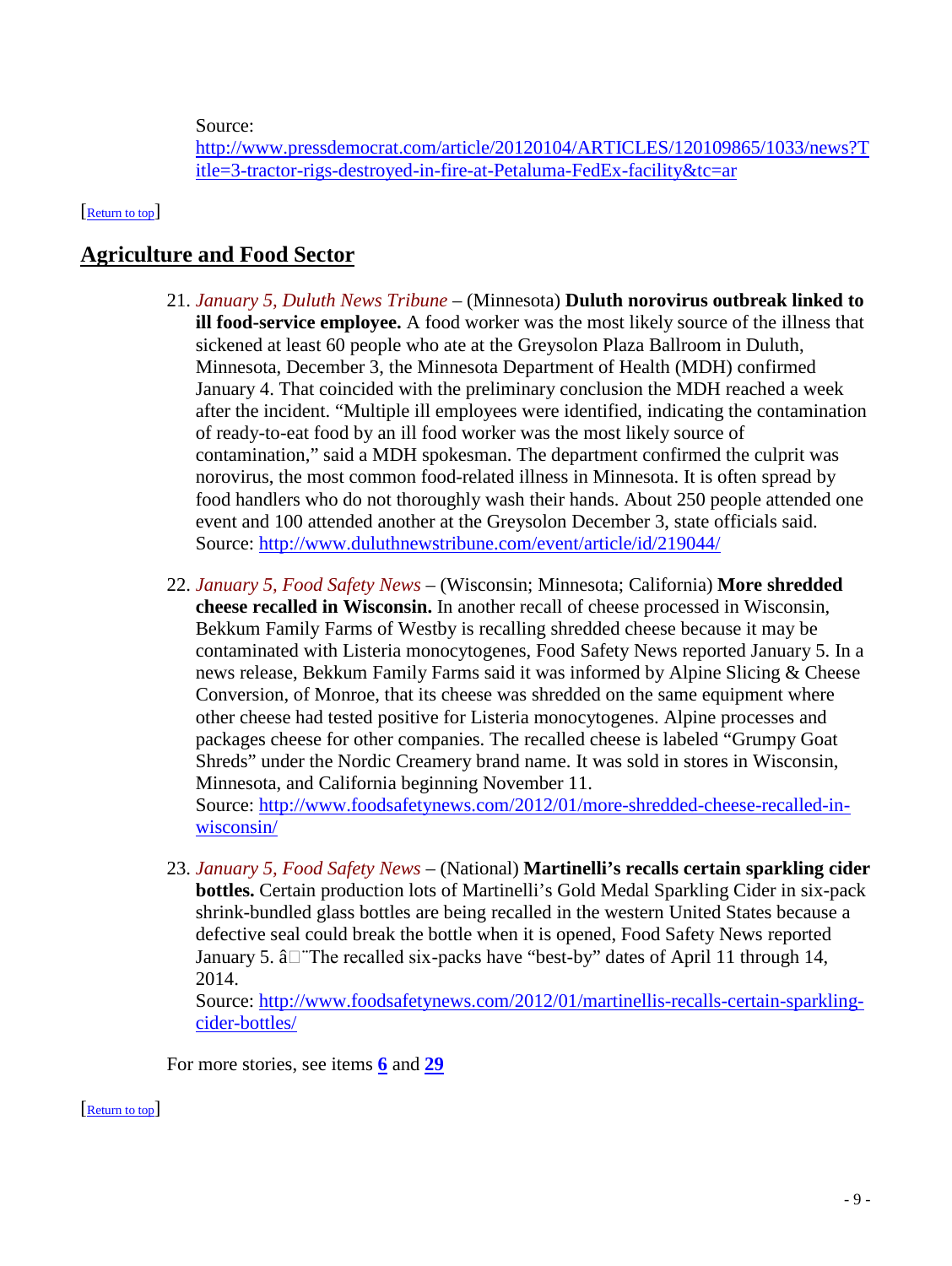## **Water Sector**

24. *January 4, Associated Press* – (Washington) **Some Seattle residents told to boil drinking water.** Some residents of southeast Seattle, Washington, were advised to boil their tap water until tests confirm it is safe to drink, following a water pipe break. The pipe broke early January 4, affecting as many as 1,300 homes. Seattle Public Utilities said repairs were completed and water service restored by the afternoon. The utility company said it would take at least 24 hours for the drinking water test results. Officials said the break occurred on a smaller pipe where it connects to a 20-inch main. To make the repair, the larger main had to be shut down, resulting in the outage. Source:

[http://seattletimes.nwsource.com/html/localnews/2017162241\\_apwaseattlewatermainbr](http://seattletimes.nwsource.com/html/localnews/2017162241_apwaseattlewatermainbreak2ndldwritethru.html) [eak2ndldwritethru.html](http://seattletimes.nwsource.com/html/localnews/2017162241_apwaseattlewatermainbreak2ndldwritethru.html)

25. *January 4, Louisville Courier-Journal* – (Kentucky) **Sewage spill could bring fines.** A northern Bullitt County plant that likely spilled several hundred thousand gallons of partially treated sewage since December 31 faces potential penalties from the Kentucky Division of Water (KDW). The Bullitt County Sanitation District's Bullitt Hills plant has one clarifier that broke December 31, said the district manager. He said his crew has had little choice but to let the sewage flow into a tributary of the Tanyard Branch of Floyds Fork. State officials said repairs were completed January 4 and plant effluent could remain dirty for several days. Trucks were vacuuming the stream January 3 and 4, a KDW spokeswoman said. She said the district will likely be cited for discharging the pollution and for not notifying state officials when the breakdown occurred and the spill began. Fines under the Clean Water Act can reach as much as \$25,000 per day per violation, though regulators often settle for less. The spokeswoman said the district might have been able to hire a trucking service to haul the sewage to another treatment plant. She said the spill highlights an ongoing concern in Bullitt County and other areas that have grown quickly but have failed to keep their sewage treatment systems up to date.

Source: [http://www.courier-journal.com/article/20120104/NEWS01/301040113/Bullitt-](http://www.courier-journal.com/article/20120104/NEWS01/301040113/Bullitt-County-Sanitation-District-and-Bullitt-Hills-sewage-plant-spill?odyssey=mod|newswell|text||s)[County-Sanitation-District-and-Bullitt-Hills-sewage-plant](http://www.courier-journal.com/article/20120104/NEWS01/301040113/Bullitt-County-Sanitation-District-and-Bullitt-Hills-sewage-plant-spill?odyssey=mod|newswell|text||s)[spill?odyssey=mod|newswell|text||s](http://www.courier-journal.com/article/20120104/NEWS01/301040113/Bullitt-County-Sanitation-District-and-Bullitt-Hills-sewage-plant-spill?odyssey=mod|newswell|text||s)

26. *January 4, KEZI 9 Eugene* – (Oregon) **Albany wastewater overflows into the Willamette River.** More than 3 inches of rain in 2 days caused Albany, Oregon's wastewater plant to spill close to 1 million gallons of wastewater into the Willamette River, KEZI 9 Eugene reported January 4. City officials said the pipeline could not handle the heavy flow during the downpour. The sanitary overflow started early December 30 and lasted about 13 hours. City officials were investigating what went wrong, and trying to figure out a solution, possibly up-sizing the pipes, to prevent a similar event from happening again. Public works has until the end of the week of January 2 to submit a written report on the incident to the Oregon Department of Environmental Quality, which will then determine if the city will be fined. Source:<http://kezi.com/news/local/235297>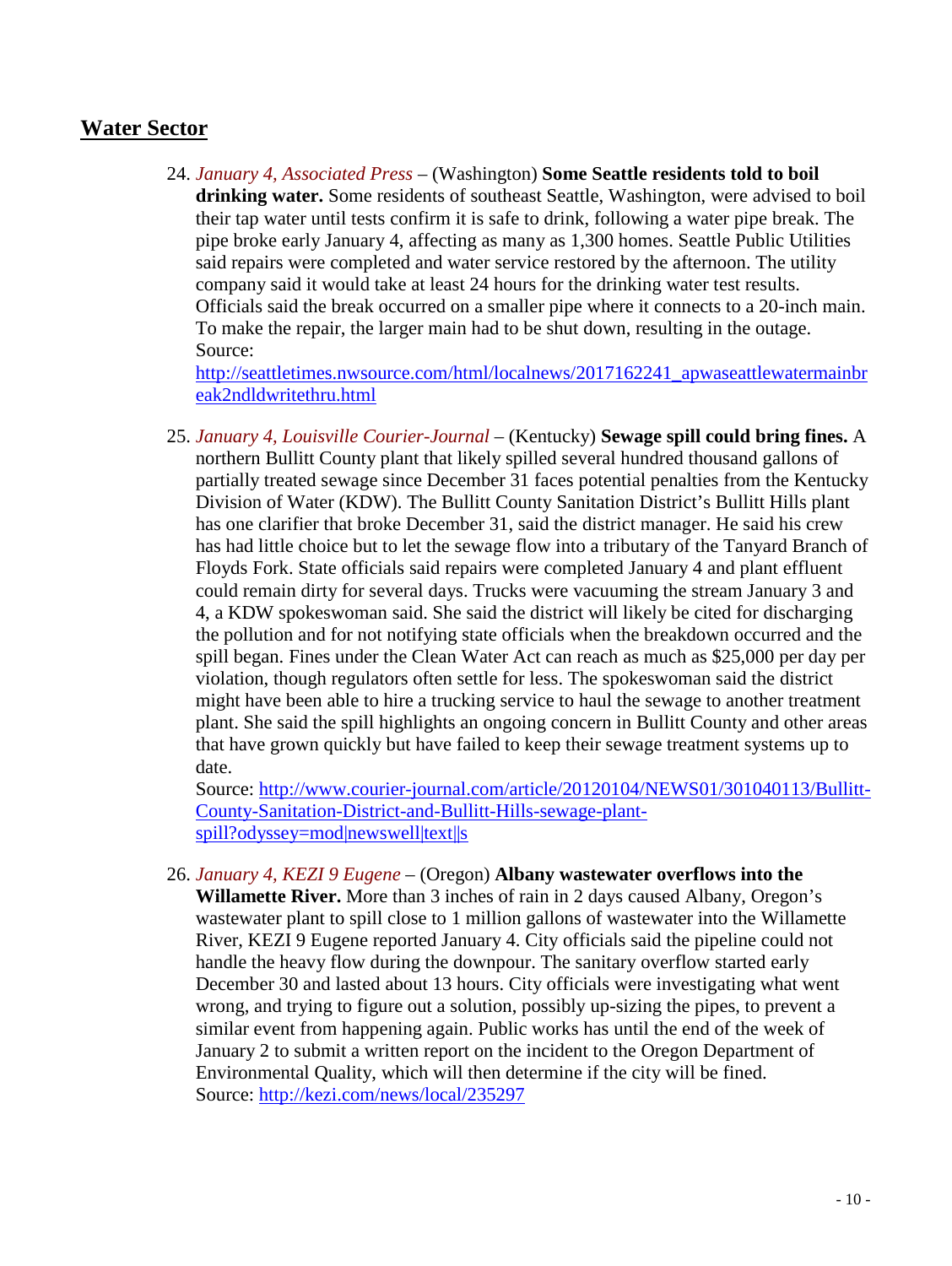27. *January 4, Mobile Press-Register* – (Alabama) **20,000-gallon sewer overflow in Mobile blamed on grease blockage.** Mobile Area Water & Sewer System (MAWSS) responded to a sanitary sewer overflow January 4 in Mobile, Alabama. About 19,945 gallons of wastewater overflowed into Montlimar Creek as the result of a grease blockage, health officials said. MAWSS crews cleared the blockage and were taking steps to prevent future overflows at the location.

<span id="page-10-0"></span>Source: [http://blog.al.com/live/2012/01/grease\\_blockage\\_blamed\\_for\\_sew.html](http://blog.al.com/live/2012/01/grease_blockage_blamed_for_sew.html)

#### [\[Return to top\]](#page-0-1)

## **Public Health and Healthcare Sector**

28. *January 4, Atlanta Journal-Constitution* – (Georgia) **Atlanta man used HIV patients' data to defraud Medicaid.** An Atlanta man who volunteered to help HIV patients to obtain personal information and defraud Georgia's Medicaid program was sentenced by state prosecutors January 4. He claimed that between June 2005 and November 2009 he was providing case management services to HIV patients in DeKalb County, which included getting HIV sufferers to needed medical, social, nutritional and education services. Prosecutors said he did not provide any of those services. Instead, he used HIV patients' Social Security numbers and personal information to bill Medicaid for services he did not provide. Some of the personal information was gained by holding charity events, such as a toy giveaway, for HIV patients that required them to provide personal data before they could participate. In some cases, he paid HIV patients directly for personal data. He was sentenced to 15 years after pleading guilty to defrauding Medicaid of more than \$300,000 and falsifying documents to hide his crime. He operated Northwest Ministry Inc., which was created in 2000 as a non-profit corporation to provide support services for homeless and economically disadvantaged individuals and families, which included child care, health care, temporary shelter, and help for HIV sufferers.

Source:<http://www.ajc.com/news/dekalb/atlanta-man-used-hiv-1289237.html>

<span id="page-10-1"></span>29. *January 4, U.S. Food and Drug Administration* – (National) **FDA to protect important class of antimicrobial drugs for treating human illness.** The U.S. Food and Drug Administration (FDA) issued an order January 4 that prohibits certain uses of the cephalosporin class of antimicrobial drugs in cattle, swine, chickens and turkeys effective April 5, 2012. The FDA is taking this action to preserve the effectiveness of cephalosporin drugs for treating disease in humans. Prohibiting these uses is intended to reduce cephalosporin resistance in bacterial pathogens. Cephalosporins are commonly used in humans to treat pneumonia as well as to treat skin and soft tissue infections. In addition, they are used in the treatment of pelvic inflammatory disease, diabetic foot infections, and urinary tract infections. In its order, the FDA is prohibiting "extralabel" or unapproved uses of cephalosporins in cattle, swine, chickens and turkeys, the so-called major species of food-producing animals. Specifically, the prohibited uses include: using cephalosporin drugs at unapproved dose levels, frequencies, durations, or routes of administration; using cephalosporin drugs in cattle, swine, chickens or turkeys that are not approved for use in that species (e.g., cephalosporin drugs intended for humans or companion animals); using cephalosporin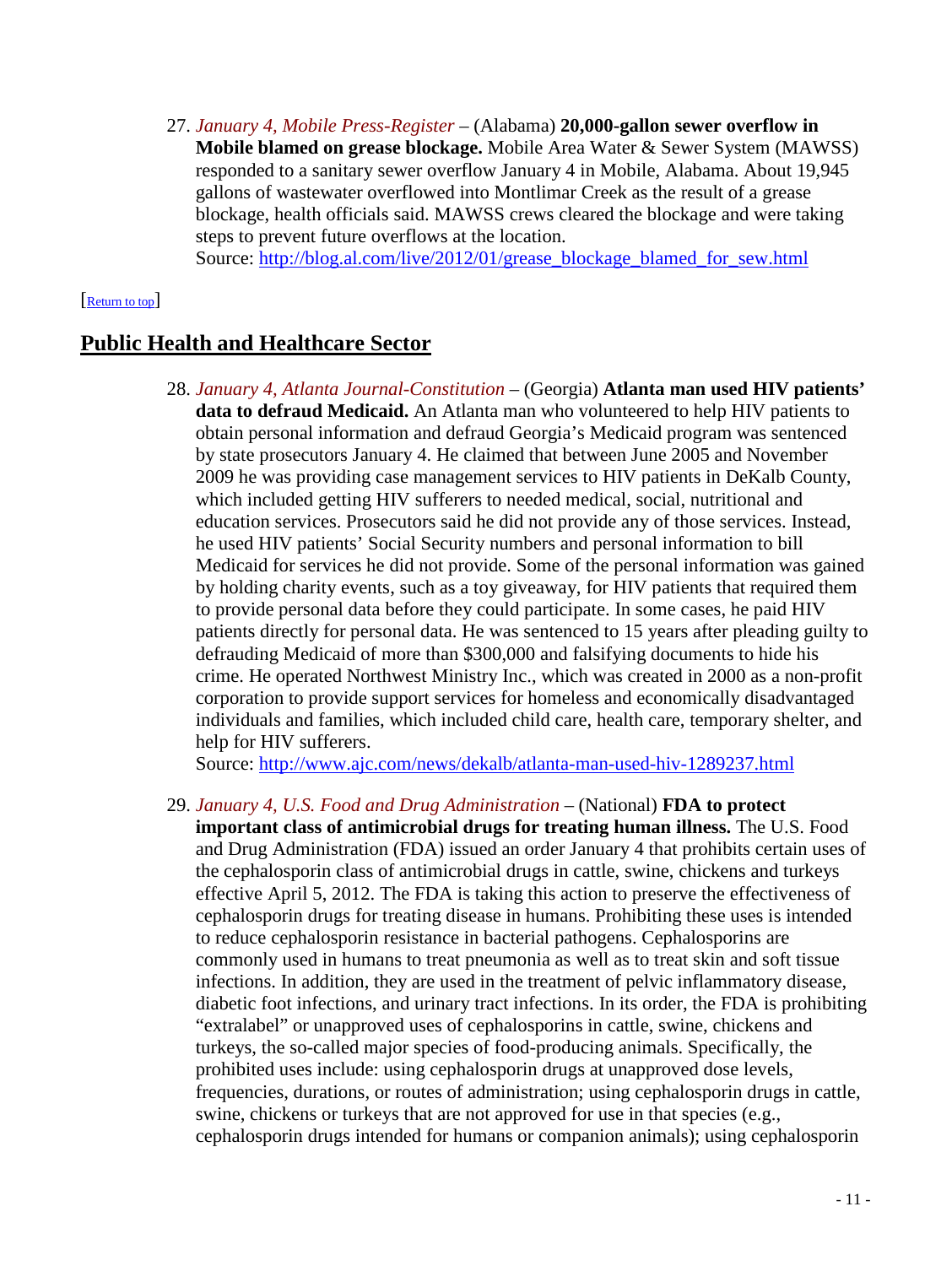drugs for disease prevention. Source: <http://www.fda.gov/NewsEvents/Newsroom/PressAnnouncements/ucm285704.htm>

30. *January 4, Santa Barbara Noozhawk* – (California) **Drug investigation links Santa Barbara doctor's prescriptions to 11 patient deaths.** A Santa Barbara, California physician faces a federal criminal complaint of distribution of controlled substances outside the scope of professional practice and without legitimate medical purpose. He was arrested January 4 by the Drug Enforcement Administration (DEA). The 75-page affidavit from the U.S. attorney's office in Los Angeles details the lengthy investigation by the DEA, Santa Barbara police and the Santa Barbara County Sheriff's Department, outlining dozens of cases, including 11 drug-related patient deaths. According to the affidavit, "profound" doses of drugs such as OxyContin, Fentanyl and Dilaudid were prescribed for common physical conditions, including back pain and menstrual cramps. The document said some of the patients required emergency room visits shortly after leaving the physician's office. It said he prescribed 2,087 pills to 1 27-year-old in the 6 weeks before his or her death and the bottles, mostly empty or nearly empty, were found on the scene by first responders. Some Santa Barbara-area pharmacies grew suspicious of the physician's practice and have therefore "blacklisted" him and refuse to fill his prescriptions. CVS stopped filling his narcotic prescriptions in 2008, although the pharmacy continued filling "maintenance medications" such as Lipitor, a cholesterol drug. According to the affidavit, patients filled his prescriptions in 48 California cities outside Santa Barbara County and even in other states as far away as Utah and North Carolina. He also gave some pills out directly from the clinic, and DEA agents cleared out the drugs when they raided his office. The special agent who wrote the report also found a record of the narcotics the physician ordered directly to his office, which included more than 20,000 dosage units of hydrocodone each year since 2008.

<span id="page-11-0"></span>Source: http://www.noozhawk.com/article/010412 prescription drugs arrest/

#### [\[Return to top\]](#page-0-1)

### **Government Facilities Sector**

31. *January 5, Fitchburg Sentinel & Enterprise* – (Massachusetts) **Police: Teen posted FHS threat online.** A former student of Fitchburg High School in Fitchburg, Massachusetts, was arraigned January 4 in district court on charges he posted a series of messages on Facebook about shooting up the school and killing everyone inside, the Fitchburg Sentinel & Enterprise reported January 5. The teenager is charged with making a bomb or hijack threat. Police arrested him January 3 after a parent of a friend noticed several threatening status updates. His messages included direct statements and references that can be interpreted as threats, an assistant district attorney said. The high school principal said the teen had missed so many days of school that he was removed from the enrollment list.

Source: [http://www.sentinelandenterprise.com/topstory/ci\\_19679532](http://www.sentinelandenterprise.com/topstory/ci_19679532)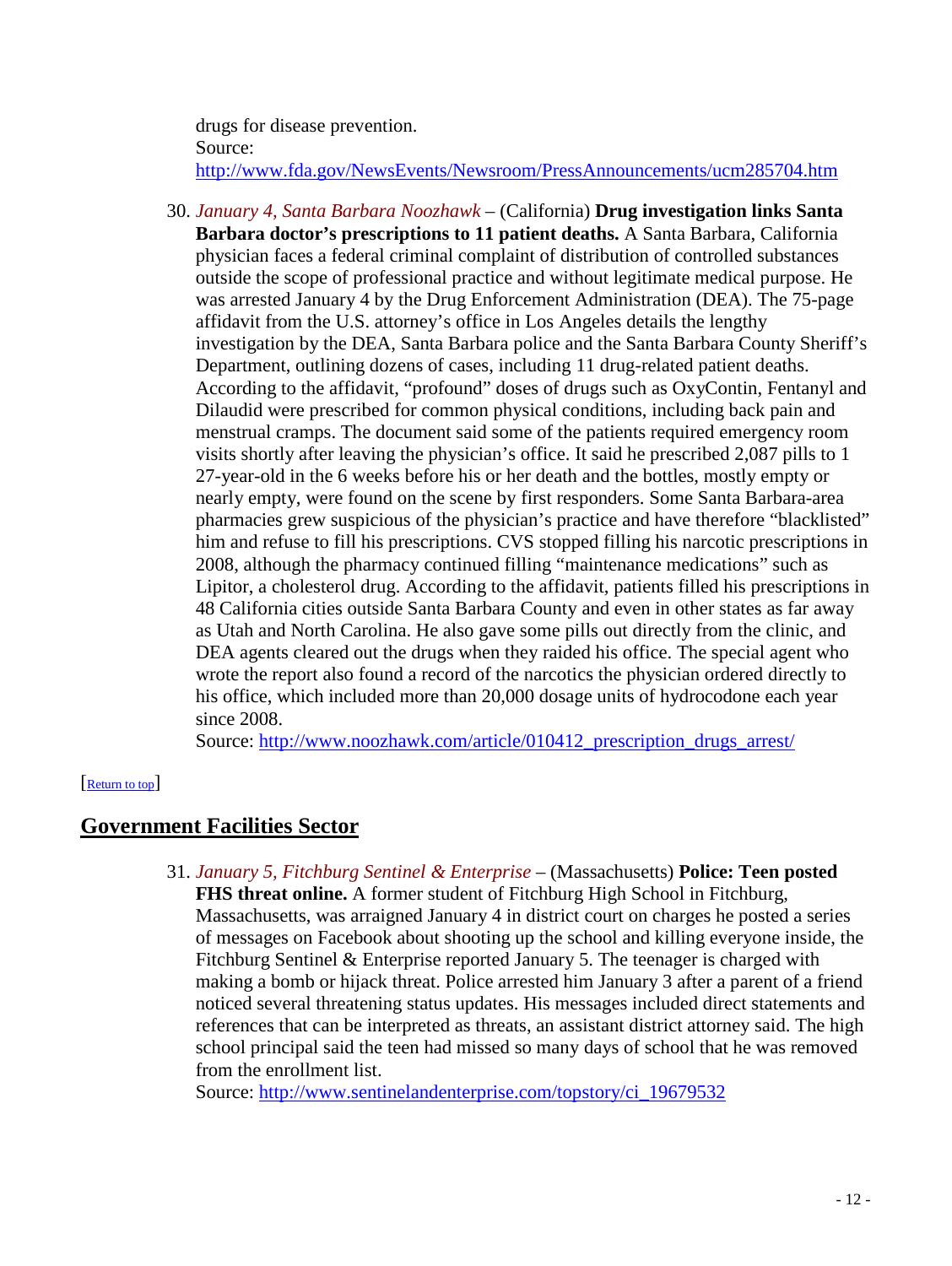32. *January 4, CBS News; Associated Press* – (Texas) **8th-grader killed by Texas police had pellet gun.** Police said the weapon a Texas eighth-grader pointed at officers in a school hallway in Brownsville, Texas, January 4 before they killed him was a pellet gun that looked like a real handgun. The interim Brownsville police chief said the 15 year-old had "plenty of opportunities" to lower the weapon but "didn't want to." He said two officers fired three shots and struck the teen at least twice. The interim police chief said before the confrontation with police, the teen walked into a Cummings Middle School classroom and punched another boy in the nose. He said he does not know why the teen brandished the weapon, but the initial call to police said a student had a gun.

<span id="page-12-0"></span>Source: [http://www.cbsnews.com/8301-201\\_162-57352546/8th-grader-killed-by-texas](http://www.cbsnews.com/8301-201_162-57352546/8th-grader-killed-by-texas-police-had-pellet-gun/)[police-had-pellet-gun/](http://www.cbsnews.com/8301-201_162-57352546/8th-grader-killed-by-texas-police-had-pellet-gun/)

#### [\[Return to top\]](#page-0-1)

## **Emergency Services Sector**

33. *January 5, Associated Press* – (Utah) **Utah shooting: 6 police officers shot while serving search warrant.** Gunfire erupted as anti-drug police served a search warrant in an Ogden, Utah neighborhood, fatally wounding one officer and injuring five other officers and a suspect, authorities said. The shots rang out late January 4 as police converged at a residence, a police spokesman said. The six officers were hospitalized along with a suspect. Ogden police said in a statement early January 5 that one agent died from his wounds following the shooting. Five police officers from multiple agencies remain hospitalized with serious to critical injuries. The sole suspect in the shooting is at a local hospital under guard, with non-life threatening injuries. The Ogden Standard-Examiner reported that more police responded upon word of at least one officer shot. The paper said police surrounded the suspect near a backyard shed. The residence was secured after the arrest.

Source: [http://www.huffingtonpost.com/2012/01/05/utah-shooting-police-officers](http://www.huffingtonpost.com/2012/01/05/utah-shooting-police-officers-wounded_n_1185321.html)[wounded\\_n\\_1185321.html](http://www.huffingtonpost.com/2012/01/05/utah-shooting-police-officers-wounded_n_1185321.html)

34. *January 5, Chicago Sun Tiimes* – (Illinois) **Misfiring warning siren blares at 4 a.m.** West Dundee, Illinois' emergency warning siren began sounding at about 4 a.m. January 4 and did not stop for almost an hour. Thousands of people in northern Kane County, along the Elgin-West Dundee-Sleepy Hollow border were affected. Dispatchers at the QuadCom emergency dispatch center in Carpentersville tried shutting down the siren by remote control, but it did not work. A fire truck was sent to the scene. The village manager said the firefighters arrived within a few minutes and in effect "pulled the plug" on the siren, interrupting its connection to ComEd power lines. But that only made the siren switch over to its reserve battery, and it kept blaring until finally shutting down about an hour later.

Source: [http://beaconnews.suntimes.com/news/9817841-418/misfiring-warning-siren](http://beaconnews.suntimes.com/news/9817841-418/misfiring-warning-siren-blares-at-at-4-am.html)[blares-at-at-4-am.html](http://beaconnews.suntimes.com/news/9817841-418/misfiring-warning-siren-blares-at-at-4-am.html)

35. *January 4, Birmingham News* – (Florida) **Suspicious package prompts evacuation of Escambia County sheriff's office; other Gulf Coast region news.** A suspicious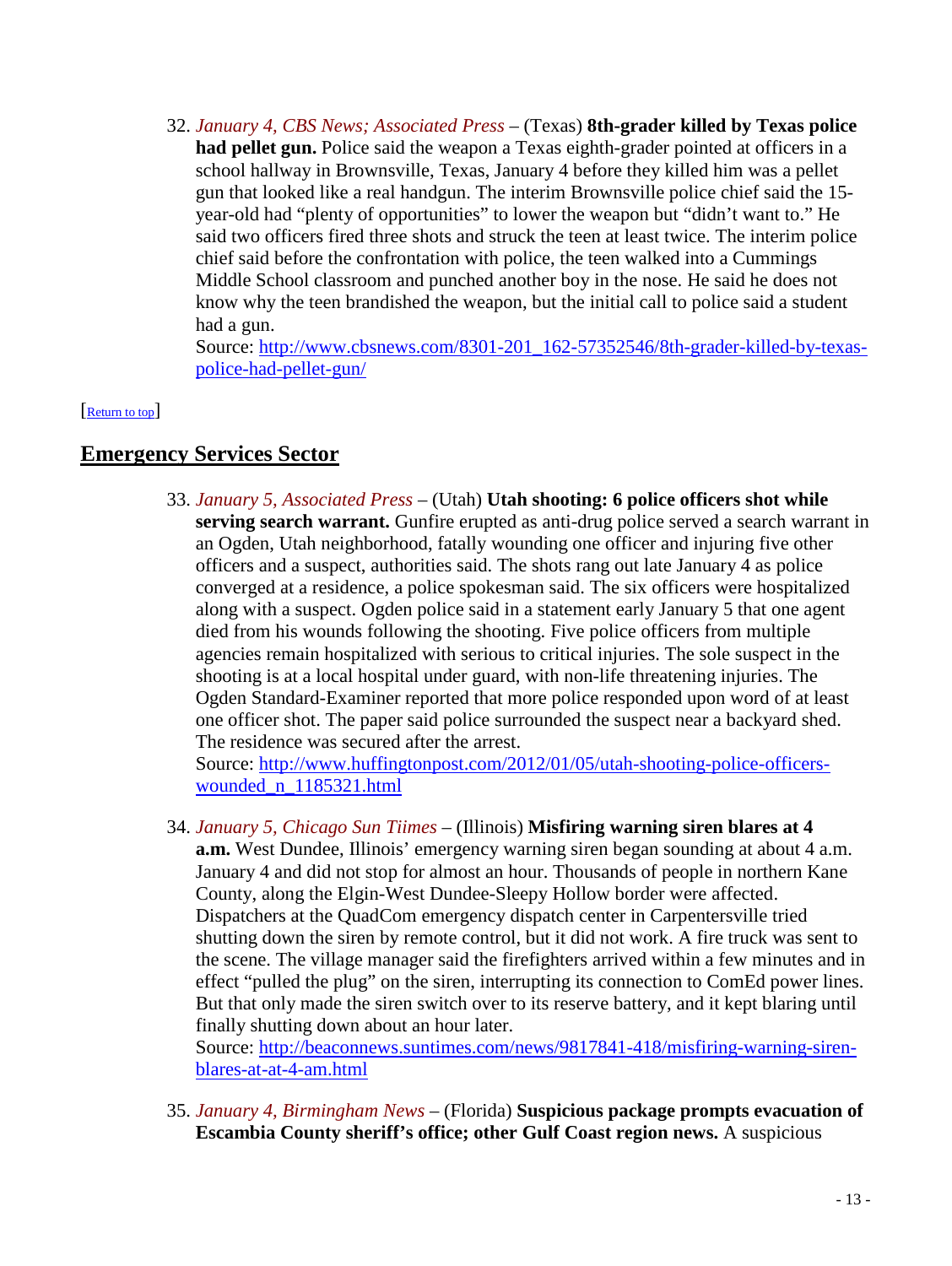package forced the evacuation of the Escambia County, Florida sheriff's office early January 4, NorthEscambia.com reported. A man received a suspicious package delivered to his address with no name on it and took it to the sheriff's office. The package also included instructions asking the recipient to mail it to the Ukraine. A bomb-sniffing dog alerted authorities to the potential of possible explosives in the package material, forcing the evacuation of about 150 employees from the building. A robot was used to remove the package from the building.

<span id="page-13-0"></span>Source: [http://blog.al.com/live/2012/01/suspicious\\_package\\_prompts\\_eva.html](http://blog.al.com/live/2012/01/suspicious_package_prompts_eva.html)

#### [\[Return to top\]](#page-0-1)

## **Information Technology Sector**

36. *January 5, The Register* – (International) **Sites knocked offline by OpenDNS freeze on Google.** Innocent Web sites were blocked and labelled phishers January 4 following an apparent conflict between OpenDNS and Google's Content Delivery Network (CDN). OpenDNS — a popular domain name lookup service — sparked the outage by blocking access to googleapis.com, Google's collection of useful scripts and apps for Web developers. According to reports, a flood of errors hit pages that used Googlehosted jQuery and hundreds of thousands of sites fell over. Visitors to Web sites were confronted with a message saying: "Phishing site blocked. Phishing is a fraudulent attempt to get you to provide personal information under false pretenses." Other visitors were greeted with a 404 error. Web design and hosting specialist Brit-Net told The Register the outage lasted nearly 3 hours. As sites and service providers struggled to get back online, they employed fallback scripts and re-routed traffic to CDN. The cause of the problem with OpenDNS seemed to be the googleapi.com security certificates, according to a Brit-Net researcher.

Source: [http://www.theregister.co.uk/2012/01/05/google\\_opendns\\_clash/](http://www.theregister.co.uk/2012/01/05/google_opendns_clash/)

- 37. *January 5, Threatpost* (International) **New version of OpenSSL fixes six flaws.** A new version of the OpenSSL package has been released, fixing six vulnerabilities, including a plaintext recovery attack on the DTLS implementation. There are two other cryptographic flaws fixed in OpenSSL 1.0.0f, and a few other less-serious problems. The most problematic of the vulnerabilities fixed in the new version is the one that enables the plaintext recovery attack, which was discovered by a pair of security researchers who found a way to extend the CBC padding oracle attack. The attack enables someone to exploit the problem with OpenSSL's DTLS implementation to recover the plaintext version of an encrypted message. Source: [http://threatpost.com/en\\_us/blogs/new-version-openssl-fixes-six-flaws-010512](http://threatpost.com/en_us/blogs/new-version-openssl-fixes-six-flaws-010512)
- <span id="page-13-1"></span>38. *January 5, Softpedia* – (International) **New AOL Instant Messenger raises privacy concerns, EFF reports.** The Electronic Frontier Foundation (EFF) analyzed the preview version of the latest AOL Instant Messenger and concluded users should not install it due to serious privacy concerns. The first issue is conversation logs are stored by default and secondly, all private instant messages are scanned for URLs, which means all the chats are fetched to AOL's servers in Virginia. AOL's decisions to move some of their services to the cloud, where data is usually stored in a plain text form,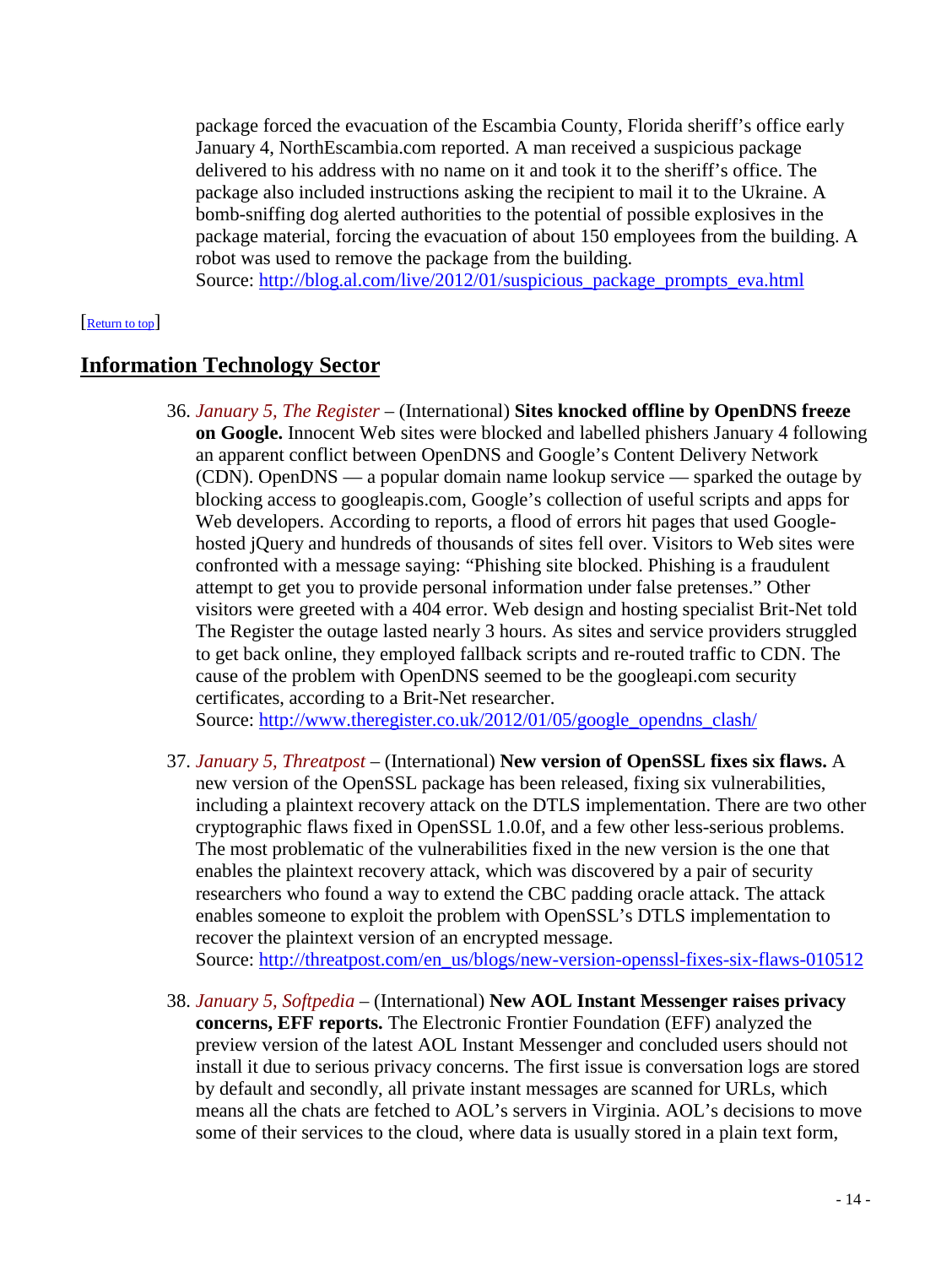raises serious concerns because cybercriminals and law enforcement agencies could access it if they have a warrant. The customers' privacy is at stake because in both scenarios their private conversations may become exposed even without their knowledge. Regarding the fact conversations are fetched to their servers to be scanned for URLs raises concerns with the EFF because AOL gives no clear indication on how this process occurs in their terms of service or privacy policies. The foundation believes the company should not only give users initial notice with an opt-in check box, but also explain to them in clear and specific terms how information is handled. AOL promised to disable this functionality for conversations that are marked to be "off the record." However, the "off the record" feature is available only for customers who utilize the latest version of the program.

Source: [http://news.softpedia.com/news/New-AOL-Instant-Messenger-Raises-Privacy-](http://news.softpedia.com/news/New-AOL-Instant-Messenger-Raises-Privacy-Concerns-EFF-Reports-244551.shtml)[Concerns-EFF-Reports-244551.shtml](http://news.softpedia.com/news/New-AOL-Instant-Messenger-Raises-Privacy-Concerns-EFF-Reports-244551.shtml)

#### <span id="page-14-0"></span>39. *January 5, The Register* – (International) **Worm slurps 45,000 Facebook**

**passwords.** A bank account-raiding worm has started spreading on Facebook, stealing log-in credentials as it moves across the site, security researchers said. Evidence recovered from a command-and-control server used to coordinate the evolving Ramnit worm confirms the malware already stole 45,000 Facebook passwords and associated e-mail addresses. Experts from Seculert, who found the controller node, supplied Facebook with a list of all the stolen credentials found on the server. Most of the victims are from either the United Kingdom or France. Ramnit differs from other worms that use Facebook to spread because it relies on multiple infection techniques, and it only recently extended onto social networks. "Ramnit started as a file infector worm which steals FTP credentials and browser cookies, then added some financialstealing capabilities, and now recently added Facebook worm capabilities," the CTO at Seculert said. "We suspect that they use the Facebook logins to post on a victim's friends' wall links to malicious Web sites which download Ramnit," he added. Ramnit first appeared in April 2010. By July 2011, variants of the malware accounted for 17.3 percent of all new malicious software infections, according to Symantec. In August 2011, Trusteer reported variants of Ramnit were packing sophisticated banking log-in credential snaffling capabilities — technologies culled from the leak of the source code of the Zeus cybercrime toolkit at around the same time. The new Ramnit configuration was able to bypass two-factor authentication and transaction-signing systems used by financial institutions to protect online banking sessions. The same technology might also be used to bypass two-factor authentication mechanisms to gain remote access to corporate networks, Seculert warns.

Source: [http://www.theregister.co.uk/2012/01/05/ramnit\\_social\\_networking/](http://www.theregister.co.uk/2012/01/05/ramnit_social_networking/)

#### 40. *January 4, H Security* – (International) **Apache Struts update closes critical**

**holes.** The Apache Struts developers released version 2.3.1.1 of their open source framework for Java-based Web applications. The update closes critical holes in Struts 2, fixing four old and well-known security vulnerabilities that could be exploited by an attacker to circumvent restrictions by using dynamic method invocation (DMI) to inject and execute malicious Java code. Versions 2.1.0 to 2.3.1 of Struts are affected; upgrading to 2.3.1.1 corrects the issues. Alternatively, the security advisory provides instructions for changing a configuration file that mitigates the problem.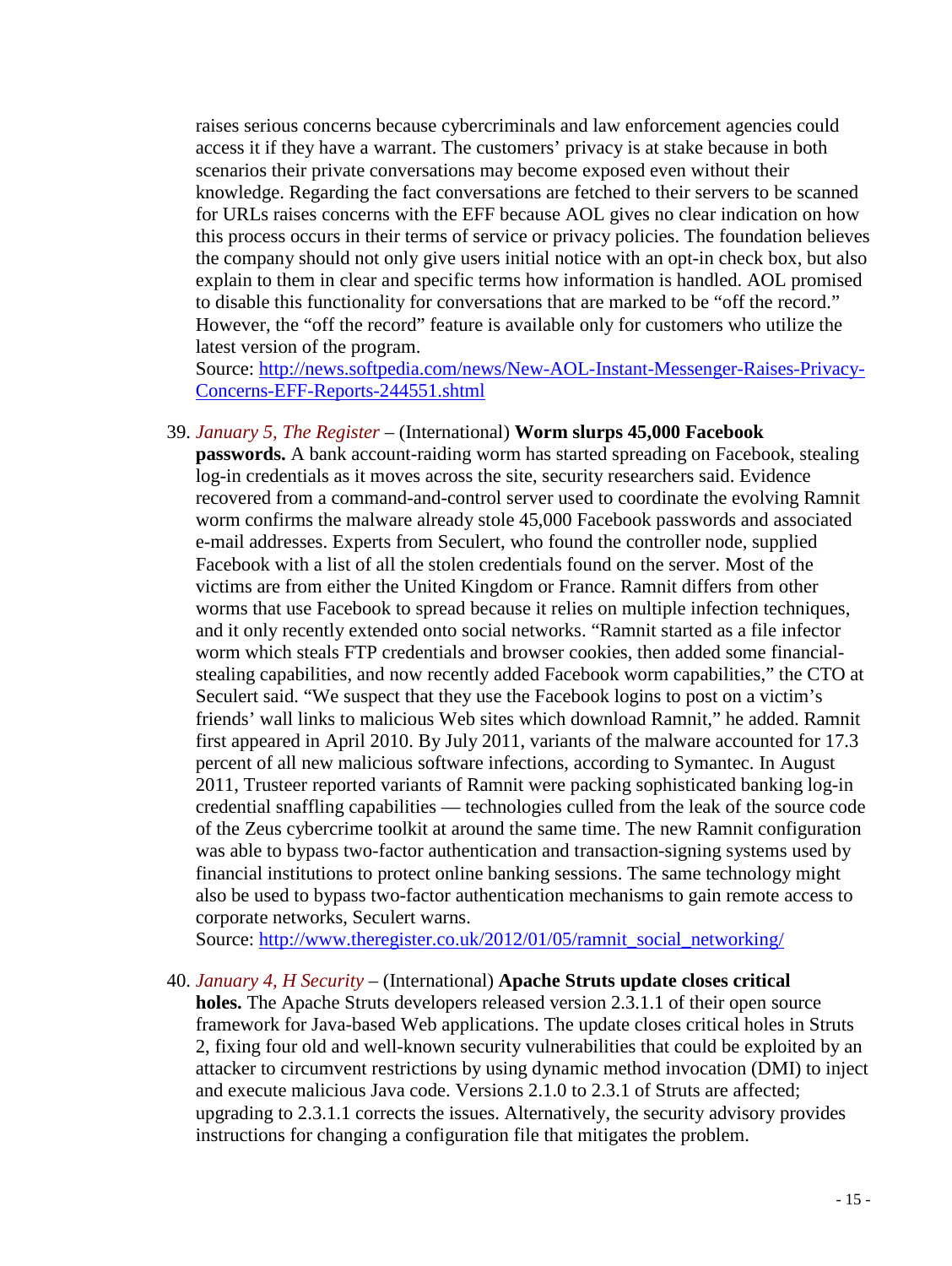Source: [http://www.h-online.com/security/news/item/Apache-Struts-update-closes](http://www.h-online.com/security/news/item/Apache-Struts-update-closes-critical-holes-1403697.html)[critical-holes-1403697.html](http://www.h-online.com/security/news/item/Apache-Struts-update-closes-critical-holes-1403697.html)

For another story, see item **[14](#page-5-0)**

## **Internet Alert Dashboard**

To report cyber infrastructure incidents or to request information, please contact US-CERT at [sos@us-cert.gov](mailto:sos@us-cert.gov) or visit their Web site[: http://www.us-cert.gov](http://www.us-cert.gov/)

<span id="page-15-0"></span>Information on IT information sharing and analysis can be found at the IT ISAC (Information Sharing and Analysis Center) Web site: https://www.it-isac.org

[\[Return to top\]](#page-0-1) 

## **Communications Sector**

41. *January 3, New Orleans Times-Picayune* – (Louisiana) **Ex-AT&T employee accused of stealing copper wire from company sites.** An ex-AT&T employee who had been allegedly stealing spools of copper wire from his former employer for weeks was arrested after being caught inside a storage site near Covington, Louisiana, a spokesman from the St. Tammany Parish Sheriff's Office said January 3. Deputies have booked the man with breaking into the telecommunication firm's facilities on the north shore at least 17 times and pilfering the equipment during 16 of those occasions, an agency spokesman said. Investigators began probing a series of copper thefts from AT&T complexes at the beginning of November, the spokesman said. Many sheriff's divisions subsequently staked out the company's site. On December 28, the suspect was supposedly spotted in the storage yard. He allegedly threw a punch at a deputy who confronted him before he was subdued, the spokesman said. The sheriff's office jailed the suspect in connection with the break-ins, the thefts, and resisting arrest. It expects to add more counts as the investigation develops. Investigators suspect the man was selling the copper to recycling businesses. The suspect worked at AT&T 4 years ago, but no other details of his employment were available. Source: [http://www.nola.com/crime/index.ssf/2012/01/ex](http://www.nola.com/crime/index.ssf/2012/01/ex-att_employee_accused_of_ste.html)[att\\_employee\\_accused\\_of\\_ste.html](http://www.nola.com/crime/index.ssf/2012/01/ex-att_employee_accused_of_ste.html)

<span id="page-15-1"></span>For another story, see item **[38](#page-13-1)**

#### [\[Return to top\]](#page-0-1)

## **Commercial Facilities Sector**

42. *January 5, Associated Press* – (California) **2 men commit suicide by releasing chemicals in car.** Investigators said two Southern California men committed suicide by releasing household chemicals inside a parked car January 2. An Inglewood police official said officers responding to reports of a suspicious car in a parking structure found the men. Investigators told City News Service the deaths were apparently caused by mixing household chemicals. The parking structure was evacuated and a Los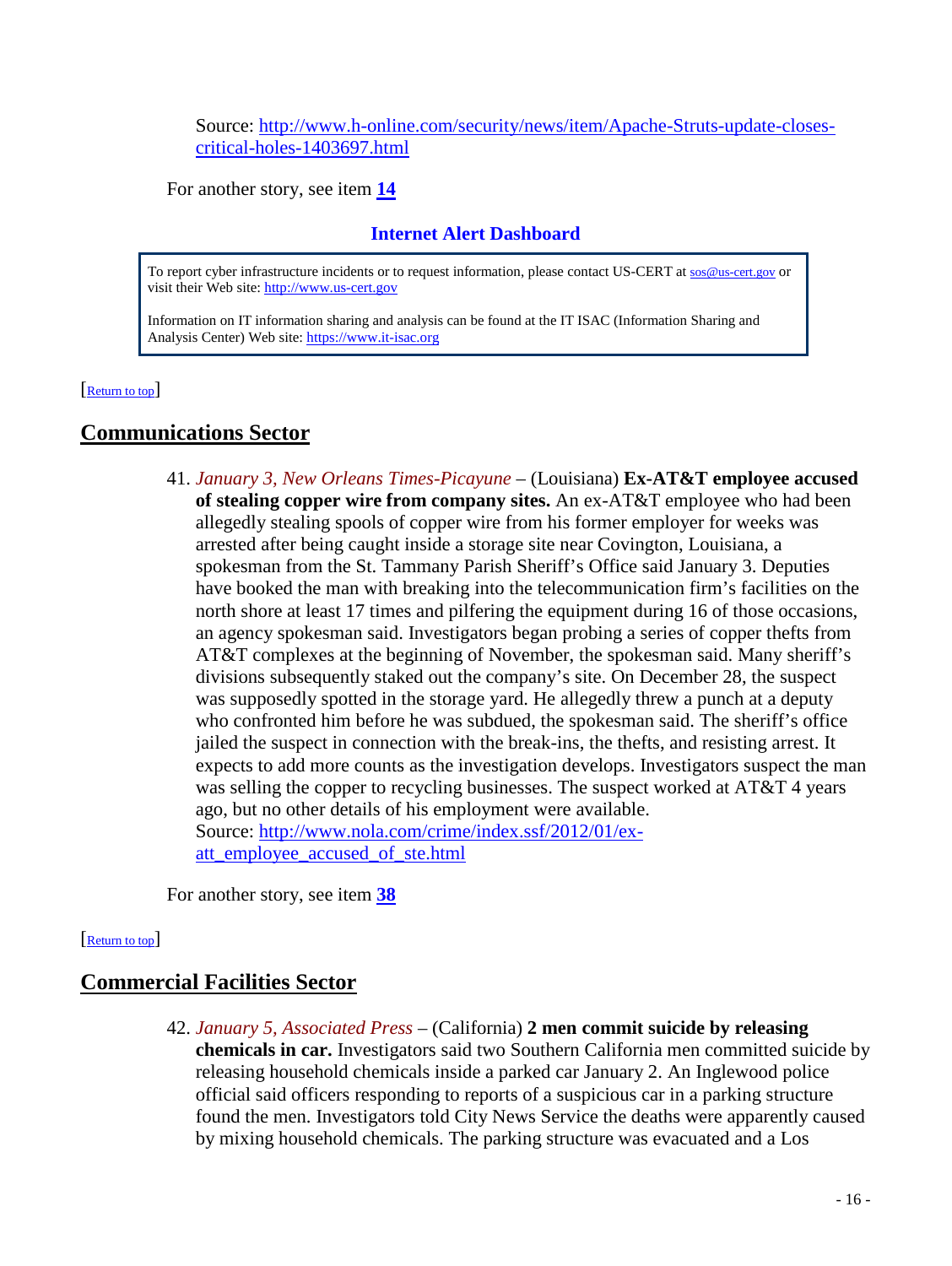Angeles County hazardous materials squad was called in because of the potential danger.

Source: [http://www.mercurynews.com/breaking-news/ci\\_19679661](http://www.mercurynews.com/breaking-news/ci_19679661)

43. *January 5, Associated Press* – (Montana) **Wildfires at Montana Indian Reservation force evacuations.** Two wildfires raging January 4 on Montana's Blackfeet Indian Reservation burned thousands of acres, forced hundreds to evacuate, and destroyed several buildings, officials said January 5. Fueled by strong winds, the two fires started and together had grown to at least 45,000 acres. At least 300 people were forced to leave their homes, and officers were working to evacuate additional residents in the fires' eastward path. One fire started southeast of Browning burned about 8 miles east to the community of Blackfoot, a tribal spokesman said. Another fire erupted around the same time about 10 miles away. The Blackfeet Law Enforcement chief told the Great Falls Tribune the fires were started by what was believed to be power lines that were blown over by high winds. One fire that burned east of Browning had already been put out.

Source: [http://www.firehouse.com/news/10603872/wildfires-at-montana-indian](http://www.firehouse.com/news/10603872/wildfires-at-montana-indian-reservation-force-evacuations)[reservation-force-evacuations](http://www.firehouse.com/news/10603872/wildfires-at-montana-indian-reservation-force-evacuations)

44. *January 4, Boston Globe* – (Massachusetts) **Fall River police make arrest in mill fire.** Fall River, Massachusetts police arrested a convicted arsonist in connection with a fire that razed an empty mill building January 3. Police said the suspect was seen in the crowd watching the fire at the King Phillip Mill complex. Police said he fled when he saw officers, who smelled accelerant on his clothes. Police said he was seen on surveillance video loading into a car items from the mill which were allegedly found later in his home. The Herald News reported the suspect is facing charges including attempted murder, because the building manager was inside at the time of the fire. Source:

[http://www.boston.com/news/local/massachusetts/articles/2012/01/04/fall\\_river\\_police](http://www.boston.com/news/local/massachusetts/articles/2012/01/04/fall_river_police_make_arrest_in_mill_fire/) [\\_make\\_arrest\\_in\\_mill\\_fire/](http://www.boston.com/news/local/massachusetts/articles/2012/01/04/fall_river_police_make_arrest_in_mill_fire/)

- 45. *January 4, Lakeland Ledger* (Florida) **Pair of businesses destroyed in Winter Haven blaze.** Two Winter Haven, Florida businesses were destroyed and a street closed for nearly 3 hours while fire crews battled a commercial fire January 4. One of the owners of Cox Motor Sales Inc. said the fire swept through her business along with the greenhouse owned by O'Connor's Flower Haven. A Winter Haven fire investigator said at least three to four cars in the Cox lot were destroyed as well. Source:<http://www.theledger.com/article/20120104/NEWS/120109768?tc=ar>
- 46. *January 3, KGTV 10 San Diego* (California) **Vandals hit Jehovah's Witness Kingdom Hall for 3rd time.** Authorities are looking for the person or people who tried to set fire to a place of worship in San Diego for the third time in 2 weeks. Firefighters and police were called to the Kingdom Hall of Jehovah's Witnesses in the University Heights area January 3. The most recent time, authorities said the intruders cut a hole through a fence and poured gasoline inside the hall but were unable to start a fire. A fire heavily damaged the building December 30. The first fire was reported around December 20. Intruders pried open the doors, stole audio equipment, and then set the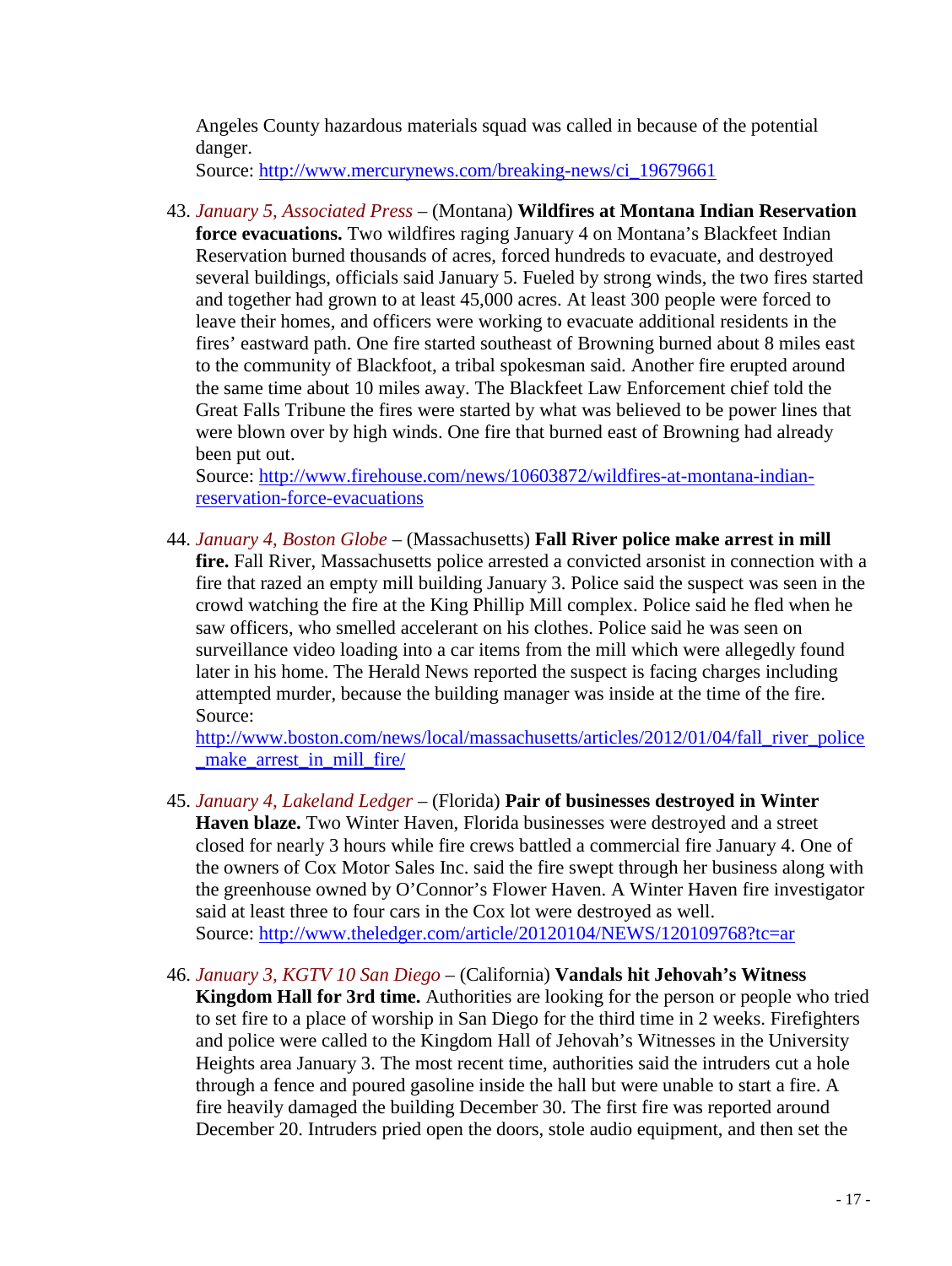fire, which did minimal damage. Initially, police thought the fire was set to conceal the break in. A reward of up to \$10,000 has been offered from Crime Stoppers and the Bureau of Alcohol, Tobacco, Firearms, and Explosives. Source:<http://www.10news.com/news/30122472/detail.html?source=sand>

47. *January 2, Associated Press* – (Iowa) **Police arrest Occupy activists at Des Moines hotel.** Des Moines, Iowa police arrested about a dozen Occupy the Caucuses activists who lay on the floor of a downtown hotel lobby after failing to meet with Democratic Party officials January 2. Police were called to the hotel after activists demanded to meet with Democratic officials. The party earlier announced it was setting up a headquarters at the hotel to get their message out during the caucuses. No Democratic officials met with the protesters, prompting them to lie on the floor. Police said they charged about a dozen people with trespassing. Police arrested protesters almost daily for a week at candidate offices and Democratic Party headquarters. Source: [http://www.kcautv.com/story/16430768/police-arrest-occupy-activists-at-des](http://www.kcautv.com/story/16430768/police-arrest-occupy-activists-at-des-moines-hotel)[moines-hotel](http://www.kcautv.com/story/16430768/police-arrest-occupy-activists-at-des-moines-hotel)

#### <span id="page-17-0"></span>[\[Return to top\]](#page-0-1)

## **National Monuments and Icons Sector**

48. *January 5, Associated Press* – (Washington) **Mount Rainier National Park to reopen Saturday.** Mount Rainier National Park will reopen to the public January 7, nearly a week after a park ranger was shot to death trying to stop a vehicle inside the park. The ranger had set up a roadblock on New Year's Day to stop a vehicle that blew through a checkpoint that Mount Rainier rangers use to determine whether vehicles are equipped with chains for winter driving. The driver of that vehicle shot the ranger while she was in her car and then fled on foot. Searchers found the body of the suspect in a snowy creek January 2 with a handgun and rifle nearby. An autopsy showed he had hypothermia and drowned. Police said the suspect was an Iraq war veteran, and had been involved in an earlier shooting at a party early January 1 in Skyway, Washington. Both shootings were under investigation January 4. In a statement, the park said that all services would be available January 7 except for snow play. Source:

http://www.boston.com/news/nation/articles/2012/01/05/mount\_rainier\_national\_park [to\\_reopen\\_saturday/](http://www.boston.com/news/nation/articles/2012/01/05/mount_rainier_national_park_to_reopen_saturday/)

49. *January 5, Jacksonvile Florida Times-Union* – (Georgia) **Firefighters working 45 acre blaze on Cumberland Island.** Firefighters from three agencies are working to contain the 45-acre Hickory Hill Fire that is burning on the east side of Cumberland Island in Georgia, an official said. On January 4, Camden County 911 informed Cumberland Island National Seashore fire management officials that there was visible smoke on the island, a chief interpretive ranger at the park said in a news release. Crews from the National Park Service, Camden County Fire and Rescue, and the Georgia Forestry Commission responded quickly to contain and monitor the fire. To ensure the safety of visitors and firefighters, Cumberland Island has closed areas that are most directly affected by the fire, the park superintendent said. The cause of the fire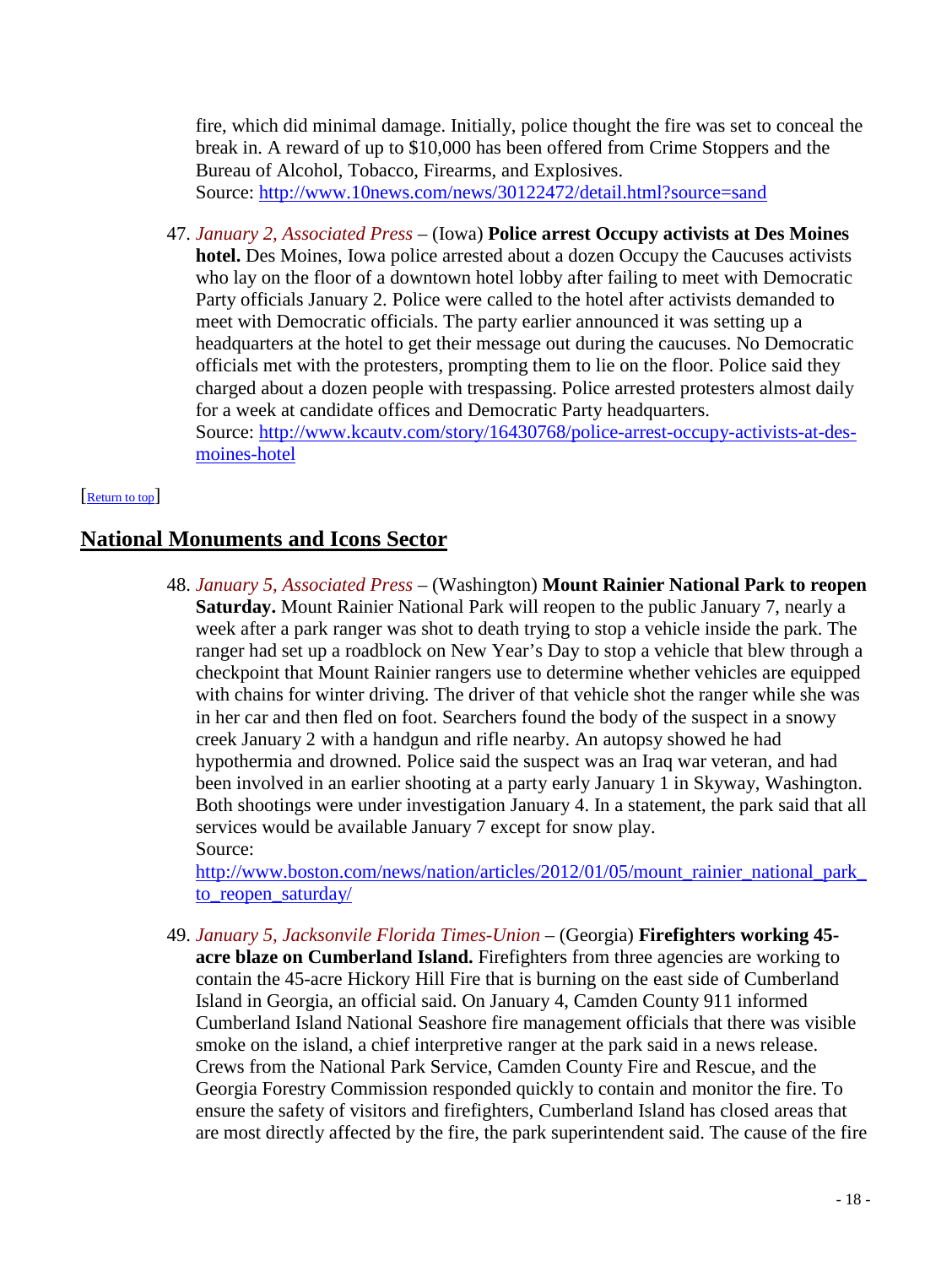is under investigation.

<span id="page-18-0"></span>Source: [http://jacksonville.com/news/georgia/2012-01-05/story/firefighters-working-](http://jacksonville.com/news/georgia/2012-01-05/story/firefighters-working-45-acre-blaze-cumberland-island)[45-acre-blaze-cumberland-island](http://jacksonville.com/news/georgia/2012-01-05/story/firefighters-working-45-acre-blaze-cumberland-island)

[\[Return to top\]](#page-0-1) 

## **Dams Sector**

50. *January 4, KCAU 9 Sioux City* – (South Dakota) **Gavins Point spillway likely to remain open through February.** The U. S. Army Corps of Engineers announced that releases will likely continue through the spillway at the Gavins Point Project in South Dakota through the end of February, KCAU 9 Sioux City reported January 4. Releases are expected to be around 22,000 cubic feet per second (cfs) to help gain additional reservoir system storage in preparation for the 2012 runoff season. As water continues to be released through the spillway, hazardous conditions exist for any vessel in the area,and boaters are urged to use caution. Source: [http://www.kcautv.com/story/16446526/spillway-likely-to-remain-open-](http://www.kcautv.com/story/16446526/spillway-likely-to-remain-open-through-february)

[through-february](http://www.kcautv.com/story/16446526/spillway-likely-to-remain-open-through-february)

[\[Return to top\]](#page-0-1)